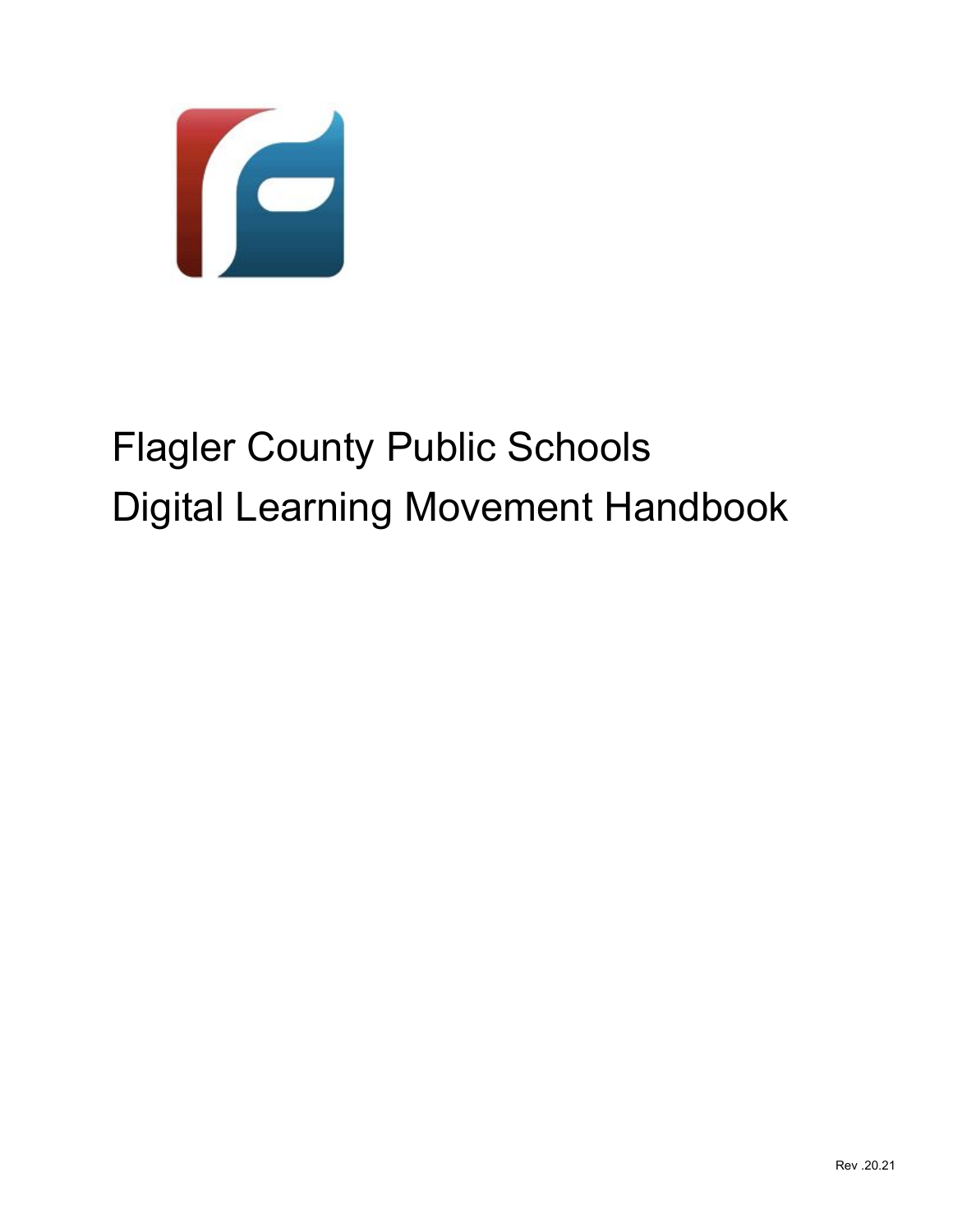# Table of Content

| <b>Introduction</b>                                              | 3              |
|------------------------------------------------------------------|----------------|
| <b>Flagler County Public Schools Vision for Digital Learning</b> | 3              |
| <b>Eligibility for 1:1 Initiative</b>                            | 4              |
| <b>Enrolled Students</b>                                         | 4              |
| <b>Dual Enrollment</b>                                           | 4              |
| Home School                                                      | 4              |
| 1:1 Program Eligibility Classification                           | 4              |
| Technology Usage Fee based on Program Eligibility Classification | 5              |
| <b>Signed Documentation</b>                                      | 6              |
| <b>Distribution and Collection of Devices</b>                    | 7              |
| <b>Distribution</b>                                              | $\overline{7}$ |
| When are devices returned?                                       | 7              |
| <b>Transferring or Withdrawing Student</b>                       | $\overline{7}$ |
| <b>End of Year Collection</b>                                    | 8              |
| <b>Summer Use Eligibility</b>                                    | 8              |
| <b>District Responsibilities</b>                                 | 9              |
| Device Management                                                | 9              |
| Provide Safe Internet Access on Campus                           | 9              |
| Privacy                                                          | 9              |
| <b>Provide Technical Support</b>                                 | 10             |
| Help Desk Services provided include the following:               | 11             |
| <b>Help Desk Procedures:</b>                                     | 11             |
| <b>Student Responsibilities</b>                                  | 12             |
| Care and Handling of Device                                      | 12             |
| How to clean your device:                                        | 12             |
| <b>Transporting Devices</b>                                      | 13             |
| Power Management                                                 | 13             |
| Proper Use of Hardware and Software                              | 14             |
| Managing Files and Saving Work                                   | 15             |
| Digital Citizenship and Internet Safety                          | 15             |
| <b>Students Must:</b>                                            | 16             |
| <b>Parent Responsibilities</b>                                   | 17             |
| Monitoring Student Use at Home                                   | 17             |
| <b>Tips for Parents</b>                                          | 17             |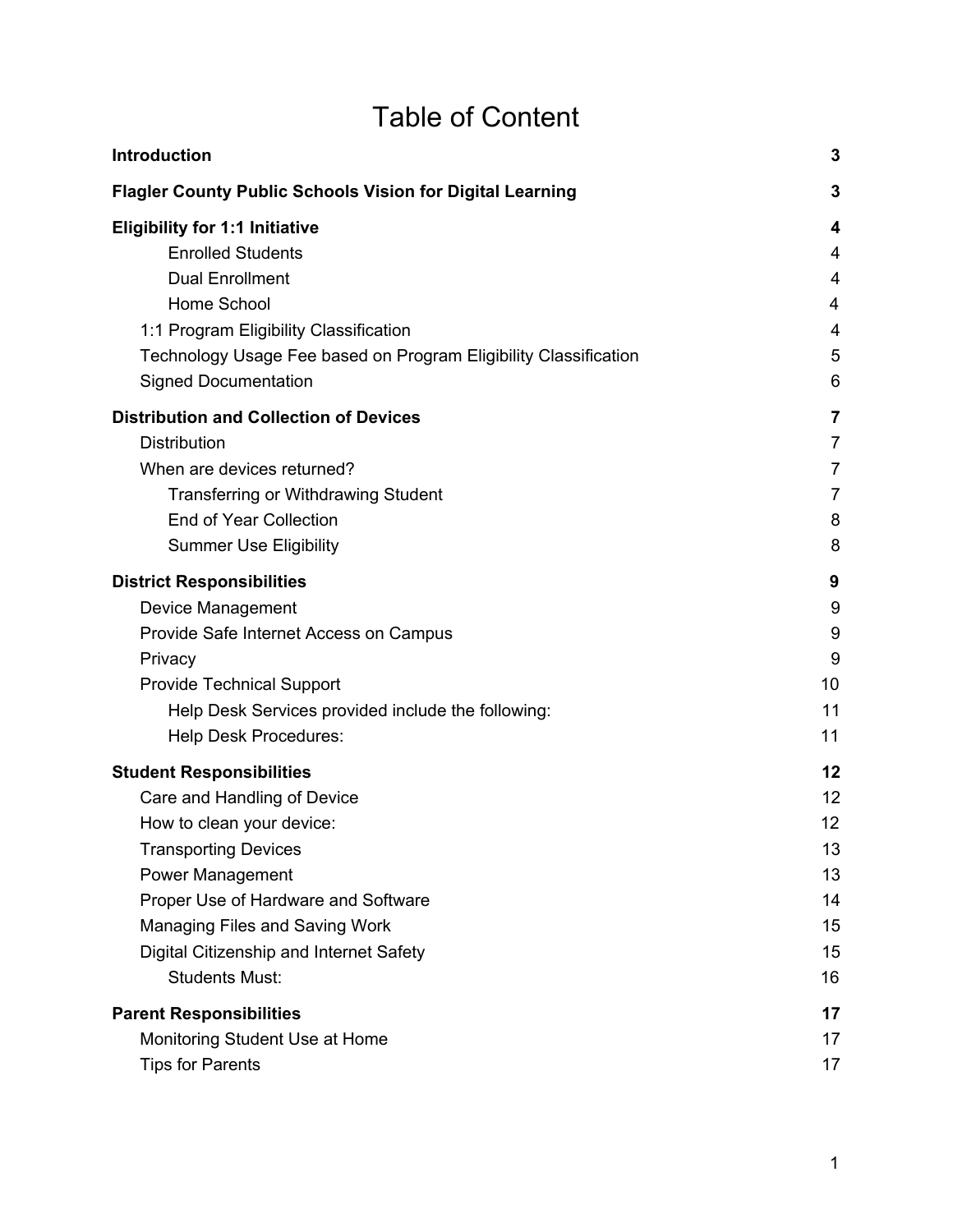| Additional Sources of Internet Safety Information:                    | 17 |
|-----------------------------------------------------------------------|----|
| Misuse, Damage, Loss or Theft                                         | 18 |
| Misuse includes, but is not limited to the following:                 | 18 |
| Damage includes, but is not limited to the following:                 | 19 |
| If a device and/or accessory is damaged, the next action/step:        | 20 |
| Loss due to negligence includes, but is not limited to the following: | 20 |
| If a device and/or accessory is lost, the next action/step:           | 20 |
| Stolen includes, but is not limited to the following:                 | 20 |
| If a device and/or accessory is stolen, the action/step:              | 20 |
| Off campus                                                            | 20 |
| On campus                                                             | 20 |
| Consequences                                                          | 21 |
| Damage Consequences:                                                  | 21 |
| First Damage Incident (Annually)                                      | 21 |
| Second Damage Incident (Annually)                                     | 21 |
| Third Damage Incident (Annually)                                      | 22 |
| Loss Consequences:                                                    | 22 |
| <b>Stolen Consequences:</b>                                           | 22 |
| Glossary                                                              | 23 |

2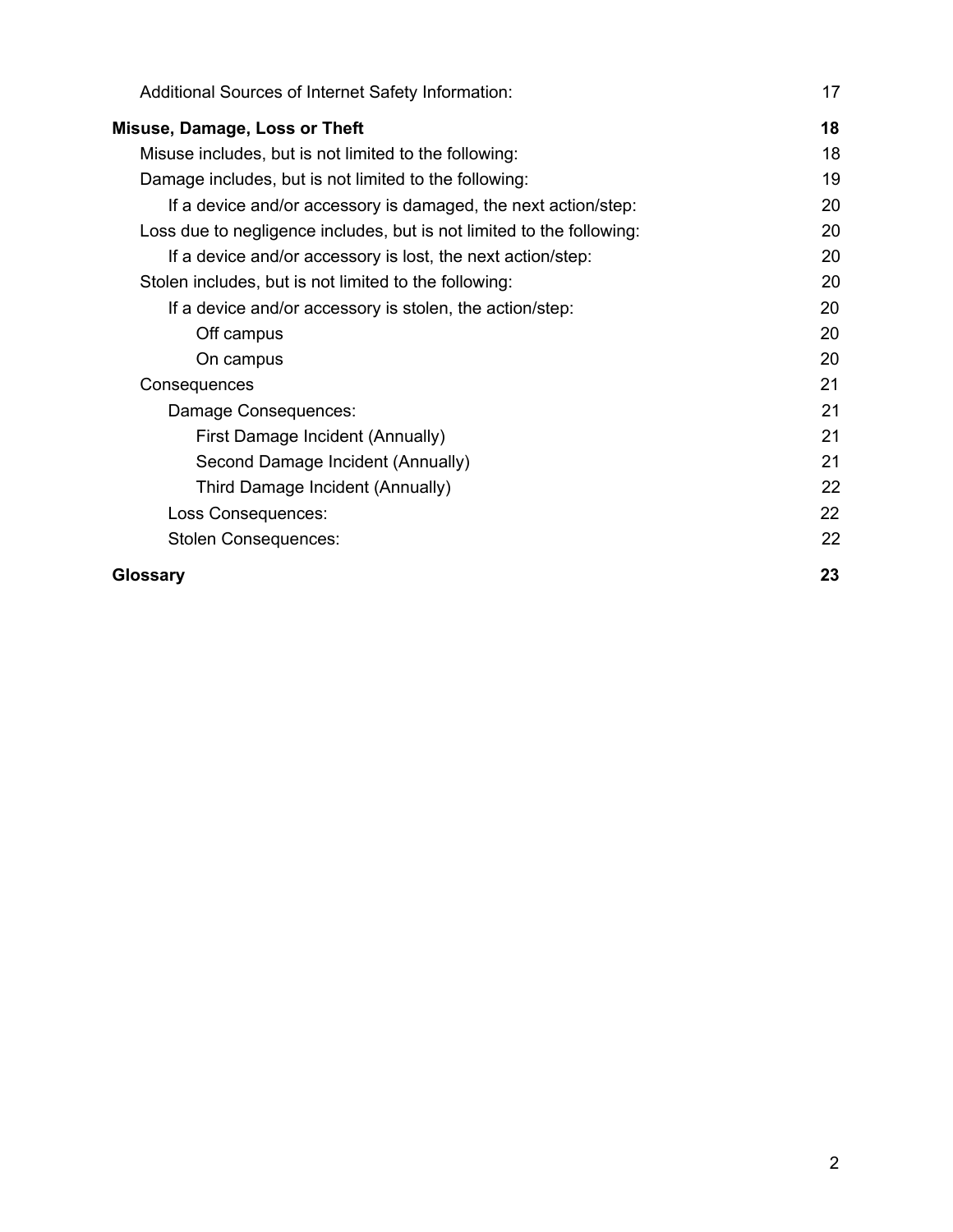# <span id="page-3-0"></span>Introduction

Student learning is at the heart of all we do in Flagler County Public Schools. It is our belief that student learning is enhanced through the integration of technology with a strong curriculum, led by excellent teachers. Technology allows students and teachers to use an approach which is "hands on" and relevant to today's learning. By approving the Half Penny Sales Tax, the community has given Flagler County Public Schools the opportunity to provide our students with digital tools to help actively engage them in their learning.

# <span id="page-3-1"></span>Flagler County Public Schools Vision for Digital Learning

The District will leverage the full range of technology and digital resources to guarantee that students are immersed in personalized, rigorous and relevant learning experiences that foster 21st century skills across disciplines to ensure college and career readiness.

In an effort to provide our students with the tools they need for the future, Flagler County Public Schools has implemented a Digital Learning Movement. This handbook will serve as a resource for students and parents.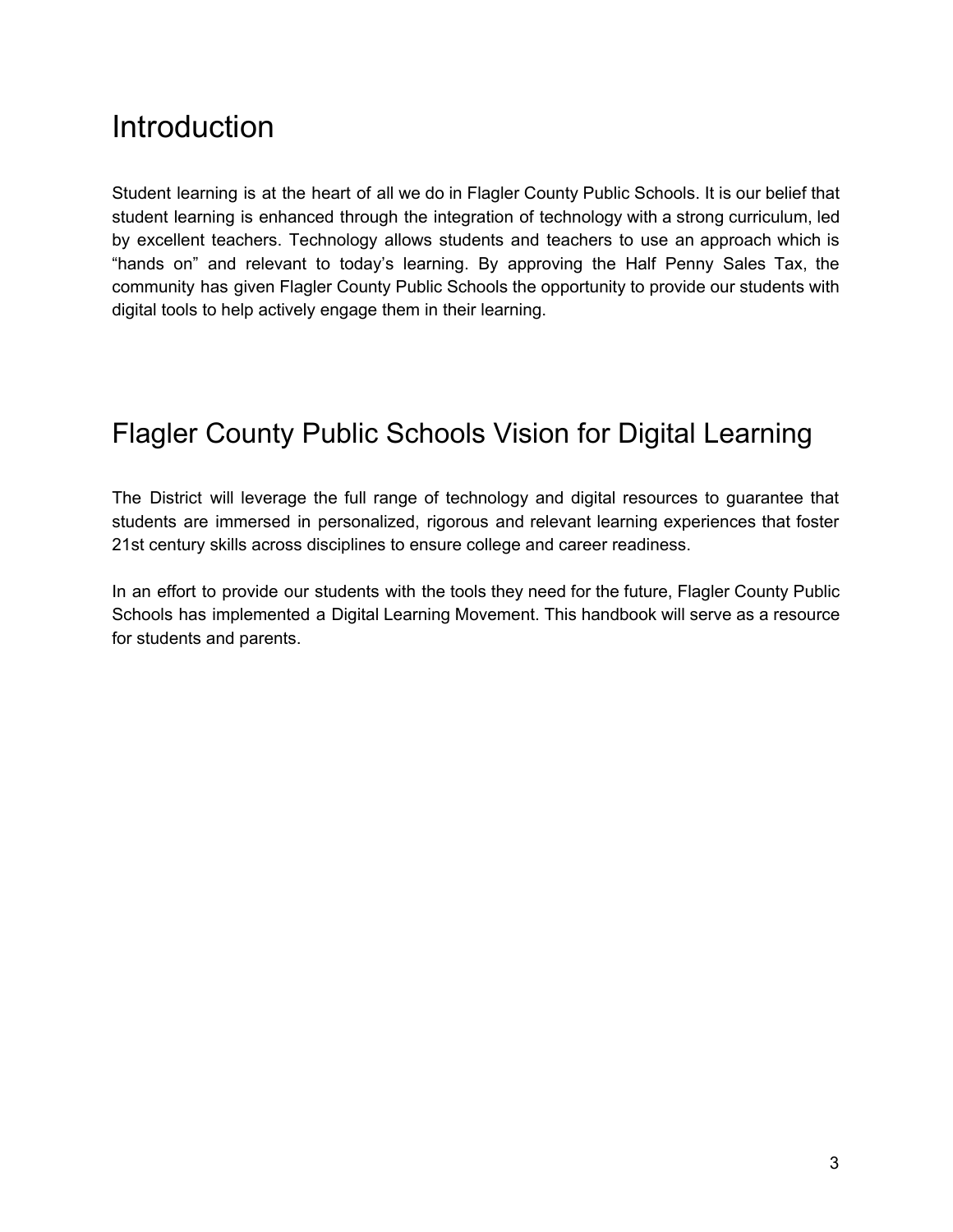# <span id="page-4-0"></span>Eligibility for 1:1 Initiative

#### <span id="page-4-1"></span>Enrolled Students

All students from kindergarten through 12th Grade who are enrolled at a Flagler County Public School are eligible to participate in the FCSB Digital Learning Movement Program.

#### <span id="page-4-2"></span>Dual Enrollment

Students who are enrolled at Flagler County Public Schools and are taking courses at an approved college or university.

#### <span id="page-4-3"></span>Home School

Students need to be enrolled in at least 3 courses at one of the Flagler County Public Schools or be registered in iFlagler to be eligible for the 1:1 | Take Home program. These can be elective courses. *FLVS students are NOT eligible for the FCSB Digital Learning Movement Program.*

# <span id="page-4-4"></span>1:1 Program Eligibility Classification

- 1:1 | Take Home: All students from 4th Grade through 12th Grade who are enrolled at a Flagler County Public School or iFlagler kindergarten through 12th Grade students are eligible for the 1:1 | Take Home program. A take home Technology Usage Fee is required which reduces fines assessed if damage should occur. Fines are based on a three tiered fine fee schedule<sup>1</sup>.
- DU | Day User: All students from 4th Grade through 12th Grade who are enrolled at a Flagler County Public School are eligible for the 1:1 program but opt NOT to participate. A device can be issued for daily use & returned at the end of each day. A take home usage fee is NOT required, BUT full fines are assessed if damage occurs to the device while in students possession. Fines are based on actual device repair cost.<sup>2</sup> Some parents opt to take advantage of the three tiered fine fee schedule and pay the 1:1 | Take Home Technology Usage Fee.
- DUF | Day User Fined: All students who are enrolled at a Flagler County Public School from 4th Grade through 12th Grade and are ineligible for 1:1 Take Home due to one or more of the following reasons: devices that have not been turned in during collections<sup>3</sup>, damage to a device(s), device lost, fines owed or at the discretion of the schools administration.\*
- ICVL | In Classroom / Virtual Learning: IC | All students from kindergarten to 3rd grade who are enrolled at a Flagler County Public School and would normally use a device in classroom & VL | All students who are enrolled at a Flagler County Public School from kindergarten to 12th who normally would not use a device where state mandates in

<sup>1</sup> Fine Fee [Schedule](https://docs.google.com/document/d/17OwE4mIE8OOUzNIEjn54RU-kocUaKs00a3P_Jop-Ji4/edit#bookmark=id.ng4nc2d6eti7)

<sup>2</sup> Repair and [Replacement](https://docs.google.com/document/d/17OwE4mIE8OOUzNIEjn54RU-kocUaKs00a3P_Jop-Ji4/edit#bookmark=id.mxbyhmcj9boy) Fee Schedule

 $3$  A Day User Fined penalty will be removed at the end of the day, on the last day of the first semester.

<sup>\*</sup> DU | Day User & DUF | Day User Fined classifications will be classified as VL | Virtual Learning should state mandate in home virtual learning to allow a device to be issued to a student to take home.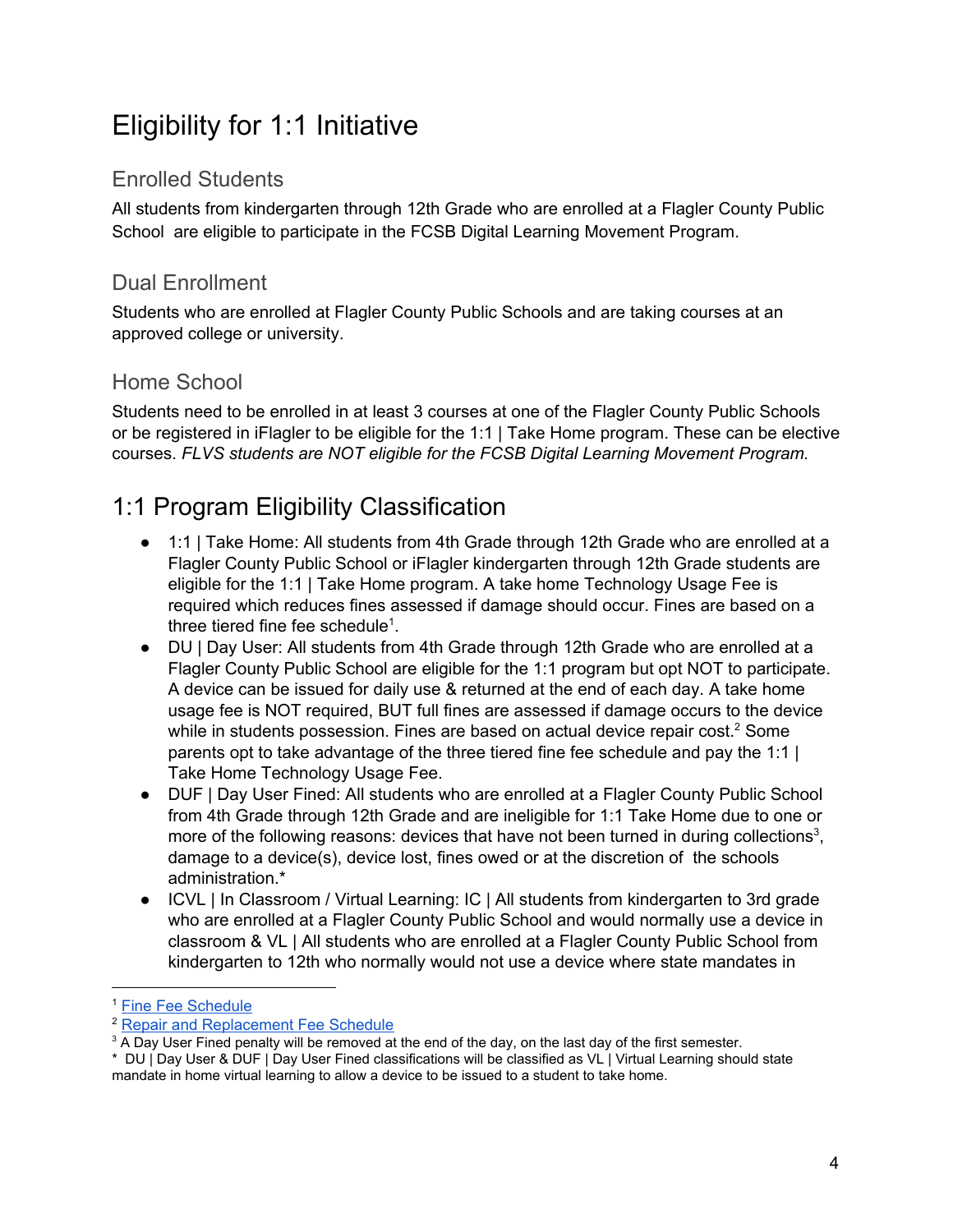home virtual learning allows them to take the device home with the understanding that they are responsible to keep the device in proper operational / working condition and they would have to pay for any damages based on the Repair and Replacement Fee Schedule.

**Flagler County Public Schools has created our Digital Learning Movement to allow all students 24/7 access to the latest technology that will help prepare them for a technology-driven world. To have the greatest influence on our students' education, Flagler County Public Schools recommends that parents/guardians allow students to take their assigned device home by Selecting 1:1 | Take Home when presented with the option to do so.**

**The District also understands that some parents may not want their children to bring their assigned devices home. In this event, the student will be classified as a Day User and will use the device while on campus. When registering for the Digital Learning Movement, parents/guardians will select Day User when present with the option to do so. Day Users may NOT bring the assigned device home. The parent/guardian/student will be responsible for all damage or loss of the device. If a student takes the device off campus, as a day user, disciplinary action will be taken against the student and the device will be reported stolen.**

## <span id="page-5-0"></span>Technology Usage Fee based on Program Eligibility Classification

- 1:1 | Take Home students must pay the annual, non-refundable Technology Usage Fee.
- The coverage period for the annual 1:1 | Take Home Technology Usage Fee will be from the date of issuance of a device until the school collection date of the current school year.
- Student qualifying for Free or Reduced Lunch will have a reduced 1:1 | Take Home Technology Usage Fee as detailed on the District [Technology](https://fcsb.link/dlm) Digital Learning [Movement](https://fcsb.link/dlm) website. Students must reapply [annually](http://fcsb.link/fra).
- Unpaid fines and fees from previous years will stay with the student until paid.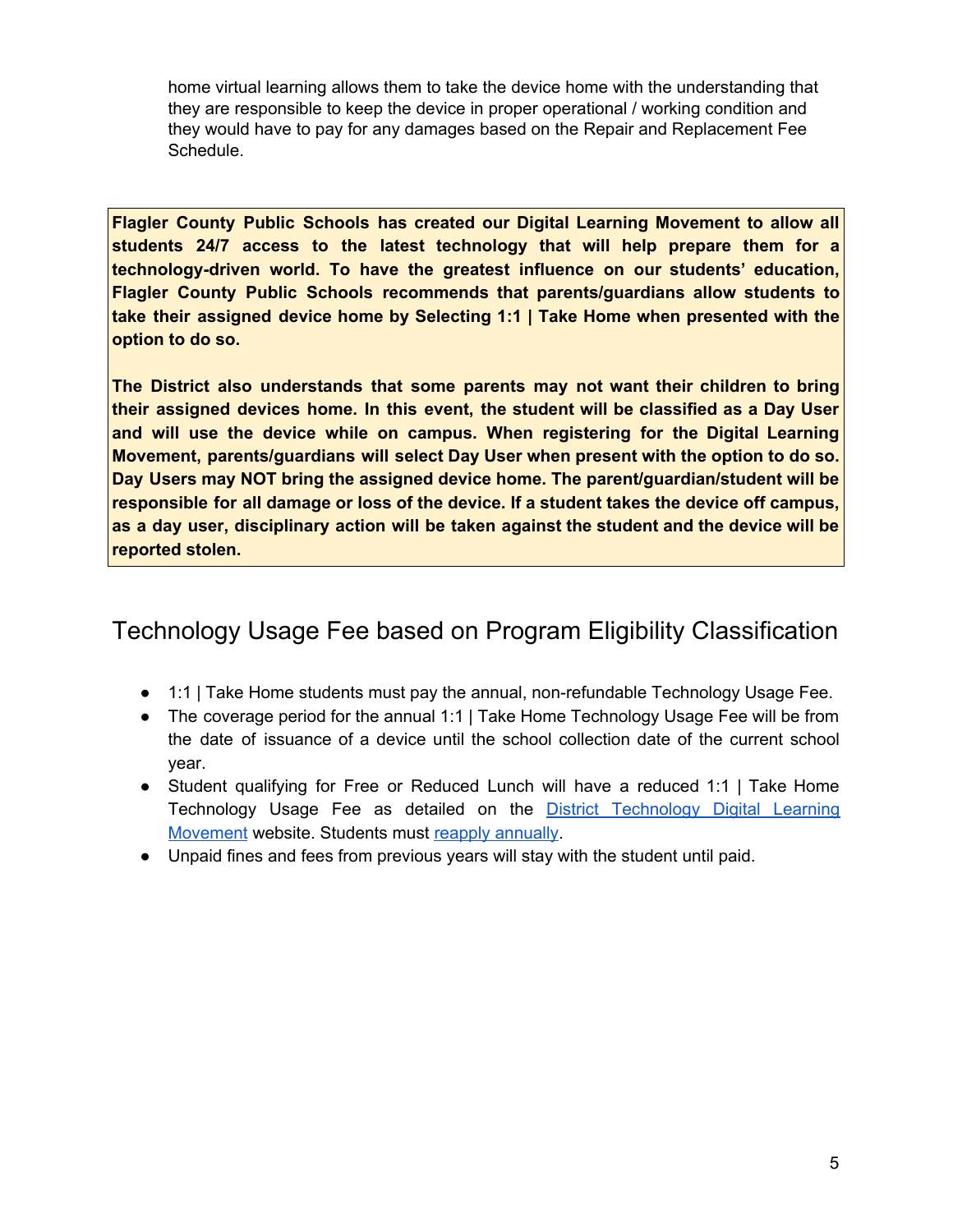# <span id="page-6-0"></span>Signed Documentation

Each year, parents/guardians/students, no matter of grade will need to register for the Digital Learning Movement, review and accept the terms and conditions of the following Flagler County Public Schools' digital documents:

- Digital Learning Movement Handbook (this document)
- o Technology Repair and [Replacement](https://docs.google.com/document/d/17OwE4mIE8OOUzNIEjn54RU-kocUaKs00a3P_Jop-Ji4/edit?usp=sharing) Fee Schedule<sup>4</sup>
- Electronic Systems [Responsible](https://go.boarddocs.com/fla/flcsd/Board.nsf/goto?open=&id=9ABQDF68C5F5) Use School Board Policy

<sup>4</sup> Document revised yearly due to depreciation, repair & replacement cost values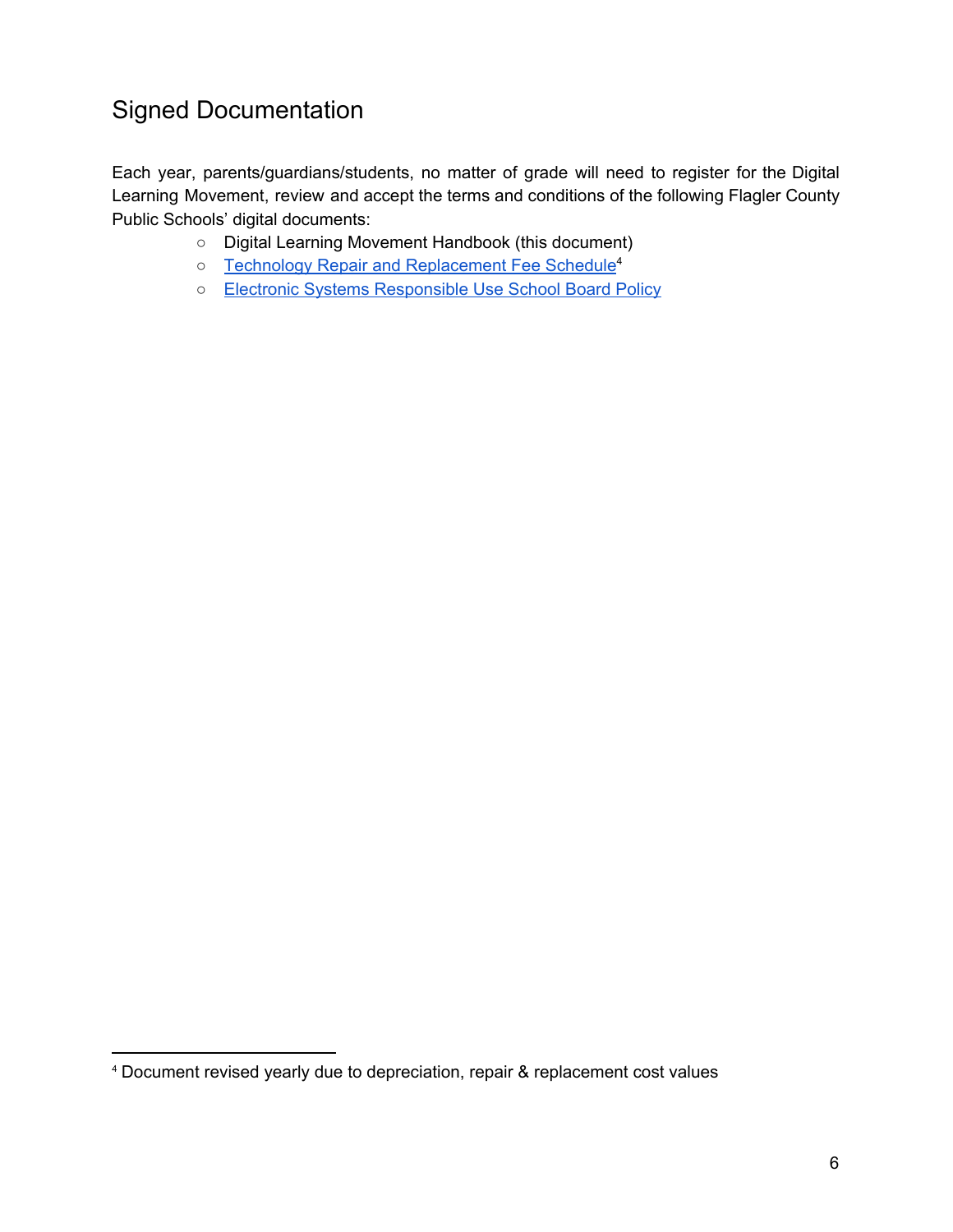# <span id="page-7-0"></span>Distribution and Collection of Devices

# <span id="page-7-1"></span>**Distribution**

Once the eligibility requirements for the program have been met, the Digital Learning Movement Registration Form completed/electronically signed/submitted and the 1:1 Take Home Technology Usage Fee paid, students participating in the Digital Learning Movement will be issued a mobile device, charging cables, and a case. The device will be assigned to the individual student and the serial number recorded. This device will stay with the student for the remainder of the school year or until the student withdraws from school. Every attempt to give students the same device from year to year will be made (with the exception of elementary schools).

Devices and Chargers

- K-3: Once the parent/guardian has completed the annual online registration, a device and charger will be distributed during the school day and remain in the classroom.
- $\bullet$  4-6: Once the parent/guardian has completed the annual online registration and the 1:1 | Take Home technology usage fees paid, a device and charger will be distributed annually. Students will be able to take the device and charger home. **It is strongly recommended that the device be charged overnight and the chargers stay at home.\***
- 7-12: Once the parent/guardian or student of legal age has completed the annual online registration and the 1:1 | Take Home technology usage fees paid, a device will be distributed annually. Chargers will be issued to new students entering a school and returned when the student leaves the school. **It is strongly recommended that the device be charged overnight and the chargers stay at home.**

<span id="page-7-2"></span>**\*The school or the technology department is not responsible for a lost/stolen charger.**

### When are devices returned?

#### <span id="page-7-3"></span>Transferring or Withdrawing Student

Please ensure the return of the device and all accessories in good working condition before the student transfers or before the student withdraws from school. Devices will be inspected by school/district technology specialists to determine if any fines will be assessed at this time.

If you are withdrawing, you will have **48 hours** to return the computer to its home school. If you do not timely and fully comply with the return of the Flagler County Public Schools property, the District shall be entitled to declare you in default and the District equipment will be reported to authorities as stolen.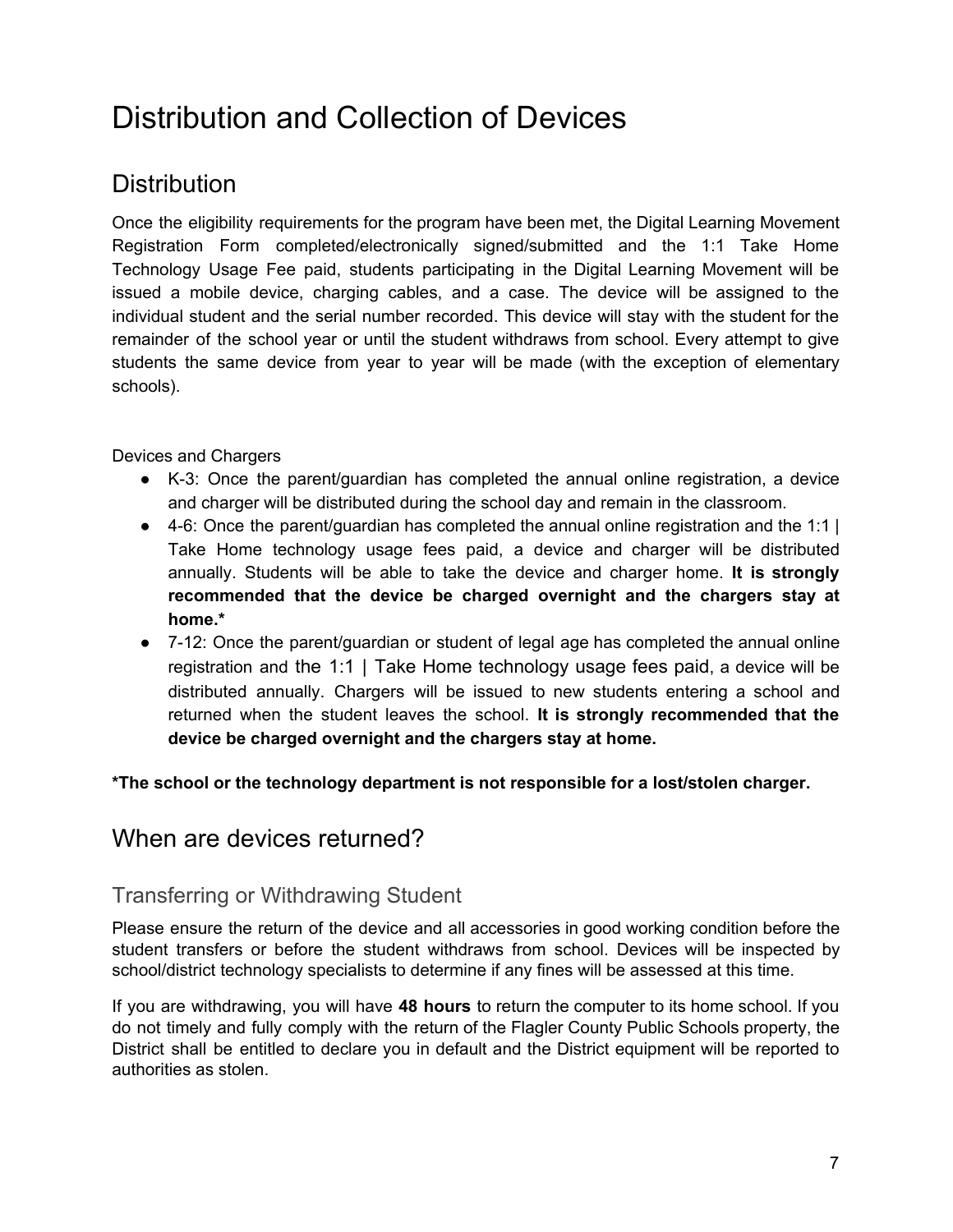Transferring students (in-county), within the same school year, will **not** have to pay usage fees a second time. Transferring students will be reissued the transferred device at the new school. Previously completed usage agreements still apply. **Any fines will follow the student until paid.**

#### <span id="page-8-0"></span>End of Year Collection

Prior to collections, students should ensure that all assigned devices and accessories are in good working condition when returned. Devices will be inspected by school/district technology specialists to determine if any fines will be assessed at this time. Students should bring their device to the school fully charged on scheduled device collection date.

**All students are required to return any District devices annually on the day(s) of collections. Failure to do so will automatically result in the student becoming a Day User (DUF) for the first semester of the following year. - implemented 2019/2020 DLM Handbook**

Students using laptops:

- Devices should be clean and free of any drawing or stickers.
- When returning the device, laptop skins/shells should be kept at home.
- Chargers will only be returned if a student is leaving the school. Non Apple chargers will not be accepted.

Students using ipads:

- Devices should be cleaned with a dry cloth.
- When returning the device, all pieces of the ipad should be returned. (iPad cases, covers)

Chargers and bricks must be returned to the school damage free. **Non Apple chargers will not be accepted.**

#### <span id="page-8-1"></span>Summer Use Eligibility

A student that will need to use their District assigned device for any of the District approved summer programs<sup>5</sup>, will need to be placed on the DO NOT LOCK list by the schools guidance counselors and/or the schools administration.

*An FLVS course does not does not make a student eligible to keep their District assigned device for summer use.*

<sup>5</sup> For the list of the District approved summer programs, please contact the school's guidance counselors and/or the schools administration.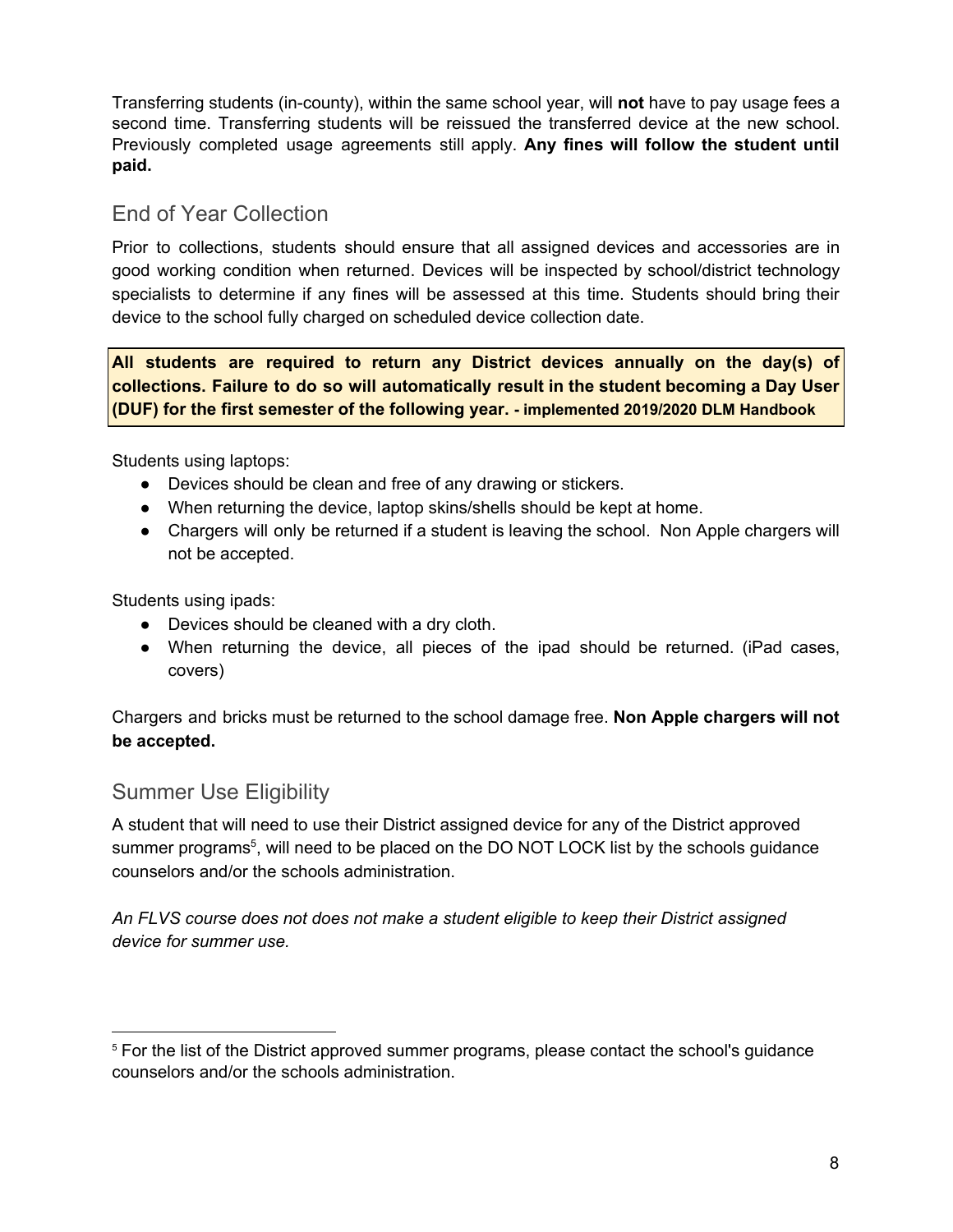Failure to have a device listed on the DO NOT LOCK list will automatically result in the student becoming a Day User (DUF | Day User Fined) for the first semester of the following year.

# <span id="page-9-0"></span>District Responsibilities

## <span id="page-9-1"></span>Device Management

- The District uses a device management system to oversee all devices
- Students will have access to District approved software/applications
- Students required to login with secure username and password only on their district issued device

## <span id="page-9-2"></span>Provide Safe Internet Access on Campus

As required by the Children Internet [Protection](https://www.fcc.gov/consumers/guides/childrens-internet-protection-act) Act (CIPA), an Internet filter is maintained by the school district for school use on the device. Filtering not only restricts access to unacceptable sites, but also restricts access to inappropriate materials of all kinds. Flagler County Public Schools cannot guarantee that access to all inappropriate sites will be blocked. No filter is as reliable as adult supervision. Log files are maintained on each device with a detailed history of all sites accessed. It is the responsibility of the user to appropriately use the device, network, and the Internet.

Students will be allowed access to the Internet at their school through the District's network and every attempt will be made to supervise and filter content students may access.

If available, students may also access the Internet outside school by connecting to a wireless network. Parents are still encouraged to supervise their child's use of the device. If a parent suspects any inappropriate activity, they may contact their child's school administration.

## <span id="page-9-3"></span>**Privacy**

Flagler County Schools takes our students network usage and safety very seriously. In compliance with the *Children Internet [Protection](https://www.fcc.gov/consumers/guides/childrens-internet-protection-act) Act* (CIPA) all network usage will be filtered and monitored through the District issued device. Measures have been put in place to ensure students safety and digital rights are being met and handled appropriately.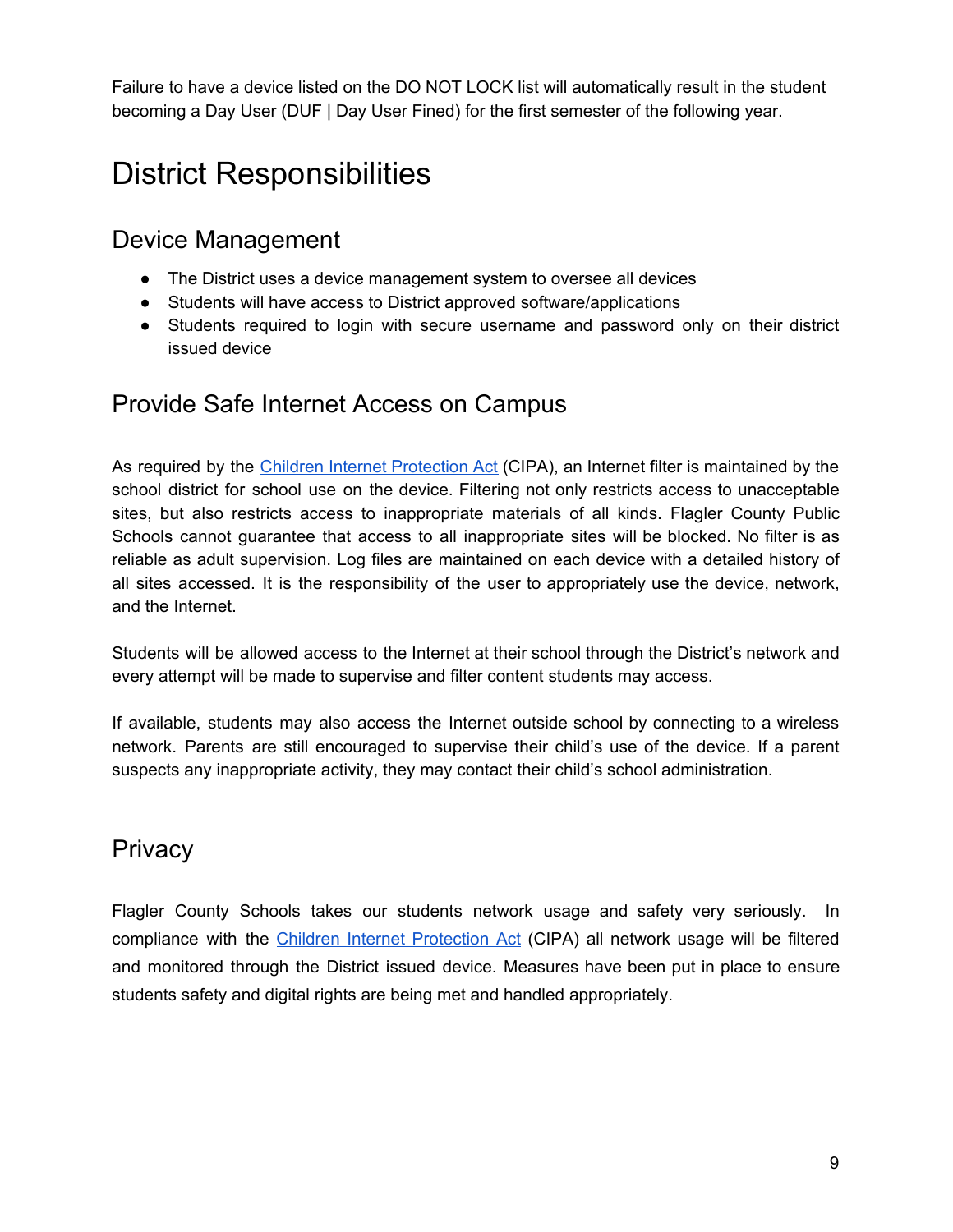School-system personnel may conduct an individual search of the device, files, music, videos, emails or other related items if there is suspicion that the device has been used in violation of the Student Code of Conduct and/or the Responsible Use Policy. Students will also be required to provide access to the device and any accessories assigned to them upon request by the School or District. The District will fully cooperate with local, state, and/or federal officials in investigations of suspected illegal activities conducted through district-owned computer systems.

## <span id="page-10-0"></span>Provide Technical Support

Technical Support/Help Desk is only available during the school's listed hours of operation. If a student has a technical problem at home with their district device, he or she should document the problem as detailed as possible by doing the following:

- Recording any error messages.
- Noting exactly what the student was attempting to do at the time.
- Listing the software being used when the problem occurred.
- When possible, take screenshots with a smartphone for the school technician to review.

All repairs will be performed or managed by school/district technology personnel. Parents, guardians, students or teachers are not allowed to attempt repairs themselves or contract with any other individual or business to repair any district-owned equipment. Every effort will be made to repair or replace the device in a timely fashion.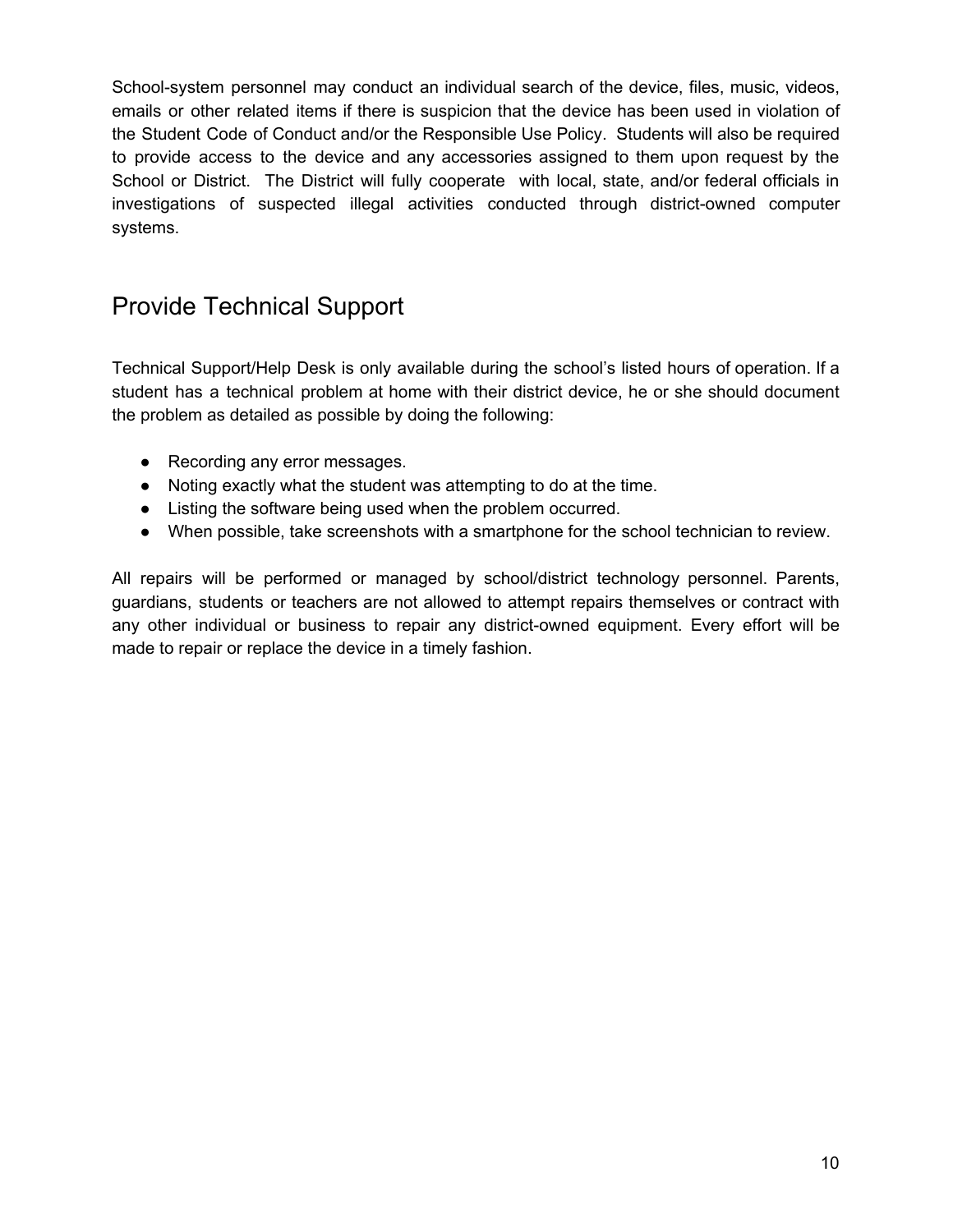<span id="page-11-0"></span>Help Desk Services provided include the following:

- Hardware or software maintenance and repairs
- User account support
- Operating system and software support
- Hardware support
- Updates and software installations
- Warranty repairs
- Basic troubleshooting

<span id="page-11-1"></span>Help Desk Procedures:

● If a student identifies a problem with their district issued account or device, then a ticket will need to be put in for any technology support that is needed.

#### **[Technology Support Request Form](http://fcsb.link/technologysupport)**

or **By calling the Technology Support Hotline: 386-263-0314**

(M-F 8:00am - 12:00pm and 1:00pm-3:30pm)

- A Technology Support Specialist will respond to all issues in the order they are received.
- Some issues can be solved quickly; however, if the Technology Support Specialist determines that a repair will cause a student to lose instructional time, the student may be able to borrow a loaner / day use device from the Media Center (if available) and return it once his/her district-issued device has been repaired. The student is responsible for moving his/her data from the loaner device to his/her assigned device.
- Once the device has been repaired, the Help Desk will notify the student and/or teacher that the device has been fixed. It is the student's responsibility to return the loaner device to the Technology Support Specialist prior to receiving his/her originally assigned device.
- Once notified, the student is required to pick up their repaired device within 24 hours of notification that the device is ready to be picked up.
- If a repair fine is assessed or exists, the parent/guardian/student must pay the fine in full or make positive progress towards a payment plan.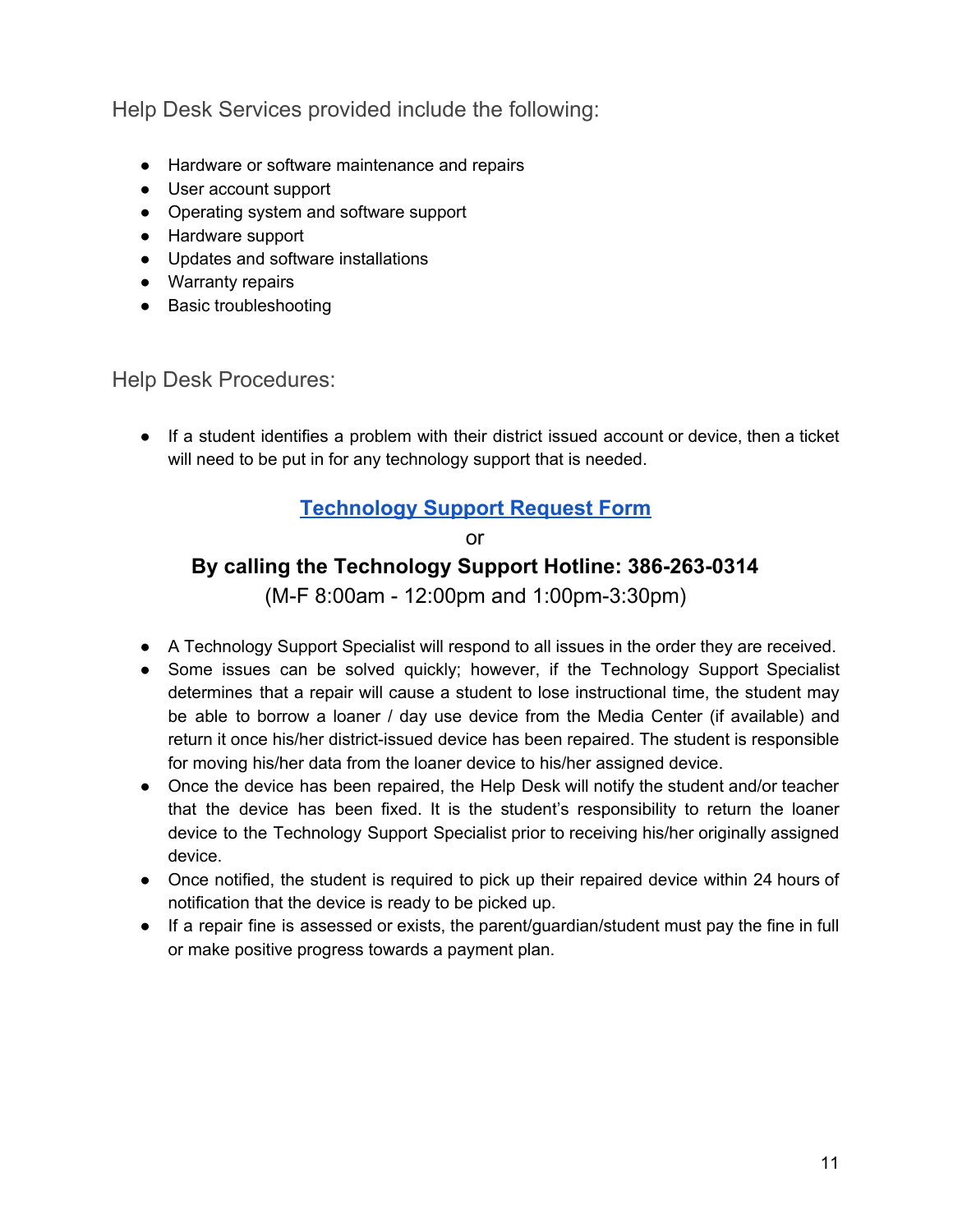# <span id="page-12-0"></span>Student Responsibilities

# <span id="page-12-1"></span>Care and Handling of Device

A student is responsible at all times for their devices, whether on or off campus. The student assigned to the device is responsible for all use of the device. Devices left unattended will be secured by staff and may be taken to the Dean's office for retrieval. Disciplinary action may be taken by school administration for repeat offenders.

A student who receives an iPad is required to keep the iPad in the District provided protective case.

A student who receives a MacBook is required to use the provided sleeve. Students may also choose to purchase a skin or shell for an additional layer of protection. Nothing that will damage the finish of the MacBook may be applied to the device, including stickers and drawing on the device. Students may be subject to a fine if computer finish is damaged.

Device screens can be damaged if subjected to rough treatment. To avoid damage and costly fees, please adhere to the following rules:

- Do not carry the device by the screen.
- Do not lean on the screen. This includes both sides of the laptop screen.
- Do not use sharp objects (pens, pencils, etc.) on the screen.
- Clean the screen only with a soft, dry cloth.
- Do not use Windex or other harsh chemicals to clean the screen.
- Do not remove or damage the District BPI sticker on the bottom/back of the device.
- Make sure the keyboard is free of items such as cords before closing the device.

When in the classroom, student device should not be left on the floor and should be kept in a secure location when not in use.

#### <span id="page-12-2"></span>How to clean your device:

For an Apple device use the following guide: <https://support.apple.com/en-us/HT204172>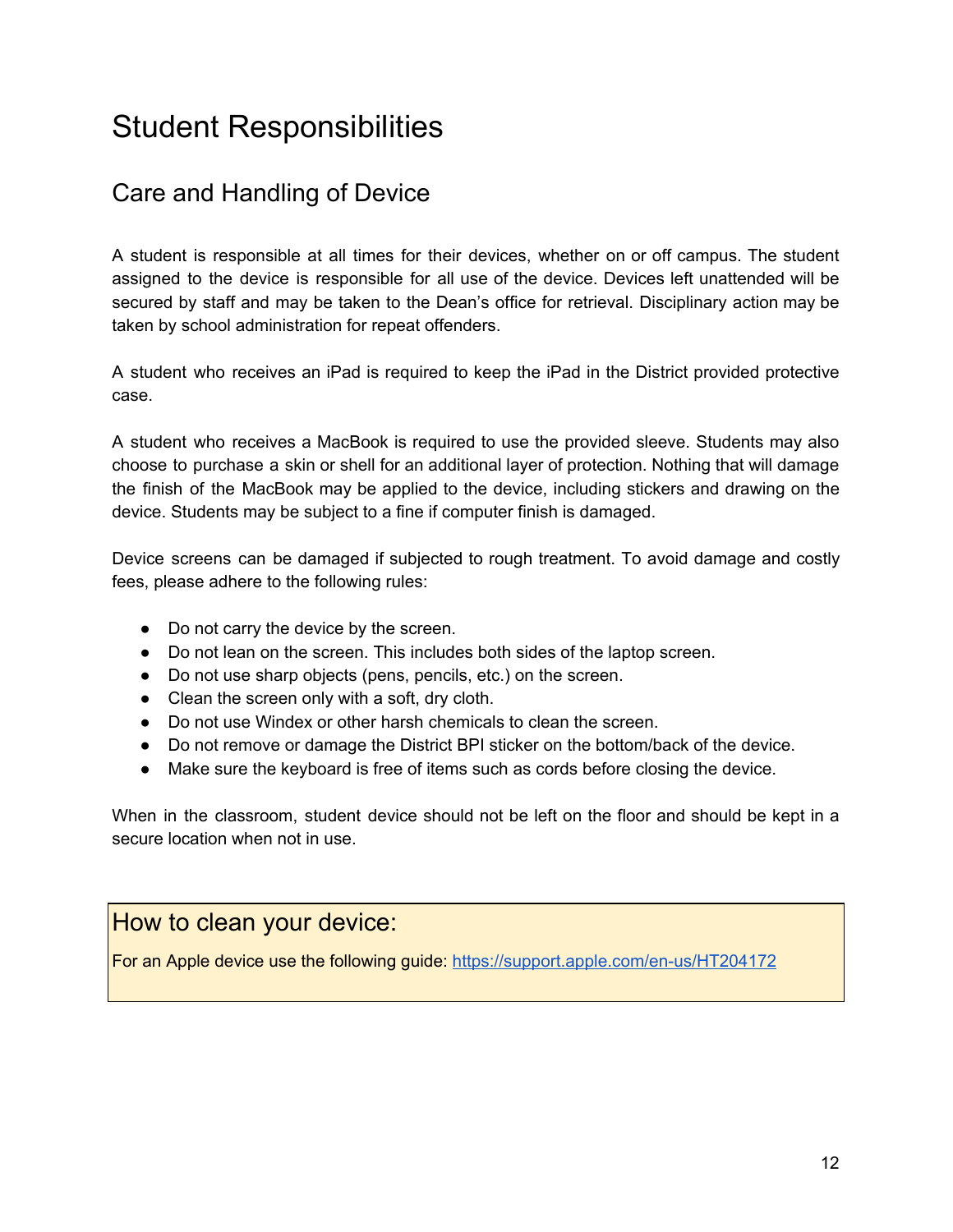# <span id="page-13-0"></span>Transporting Devices

- Flagler County Public Schools will supply each student with a case for his or her assigned device. This case is designed to protect the device and accessories assigned to the student.
- Anytime a device is transported, even between classes, it must be in the case provided to the student. When iPads are not in use, the hard screen cover/stand must be covering the screen for protection.
- Students should not have school issued devices open and on while walking in the hallway. This includes when listening to music.
- Devices should always be shut down or placed in standby/hibernate mode before being placed in the case in order to prevent hard drive damage.
- Carefully unplug all cords, accessories, and peripherals before moving the device or placing it into the case.
- Do not overload the case since this is likely to cause damage to the device. Textbooks, notebooks, binders, pens, pencils, etc. are not to be placed in the device's case.
- The device should be carried in a larger backpack or messenger bag while remaining in the protective sleeve.

## <span id="page-13-1"></span>Power Management

- Student is responsible for taking the device home each day and charging it for use the next day. Devices should be charged in a safe location and it is **strongly recommended** that chargers be left at home.
- Uncharged batteries will not be an acceptable excuse for late or incomplete work or the inability to participate in class activities.
- When charging the device, make sure the cords are out of the way to avoid damage by pets or others living in the home.
- Protect the device by using a surge protector whenever possible.
- Dimming the brightness of the screen will extend battery run time.
- Use standby mode or hibernate mode throughout the day.
- For prolonged periods of inactivity, please shutdown/restart the device.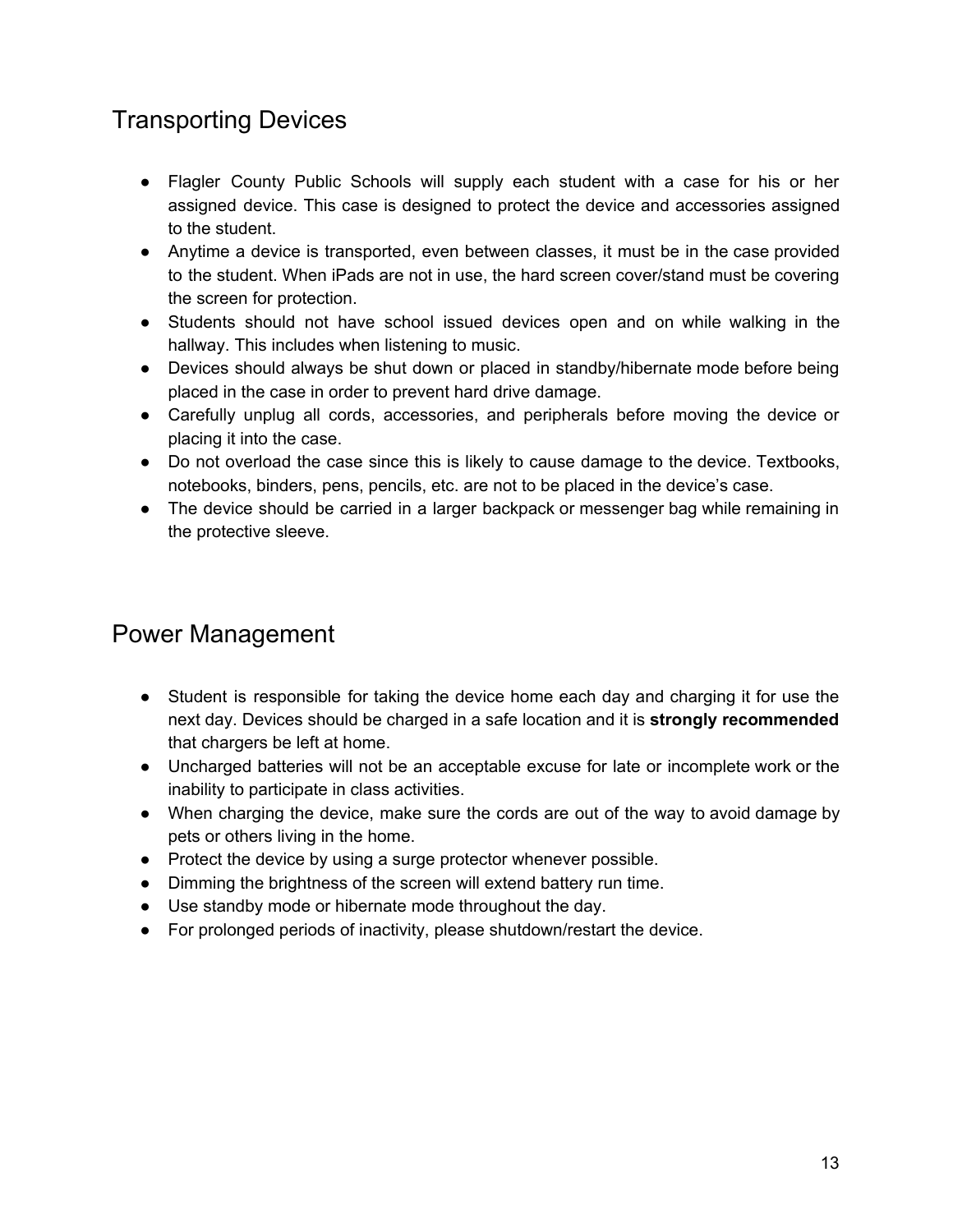# <span id="page-14-0"></span>Proper Use of Hardware and Software

Students must bring their device to all classes, unless specifically instructed not to do so by their teacher. A device left at home is not an acceptable excuse for not submitting work. Students who do not bring their charged device to class will be considered "unprepared for class" and disciplinary action may be taken. Students leaving devices at home will be required to complete assignments using alternate means determined by the teacher.

Students may not lend a device and/or accessories to others for any reason, including family members. Parents/guardians may only use the device to assist their child with homework, school assignments, check their children's grades in Skyward and/or communicate with teachers regarding their child.

Students are responsible for the ethical and educational use of all computer hardware and software. Students should monitor all activity on their account(s) and report anything suspicious to a teacher. Students who identify or know about a security problem are required to communicate the security problem to their teacher without discussing it with other students.

Students shall log in only under their assigned username and password. To protect the user account, never disclose the password to another student.

Students should log off or lock their device when not in use. All email, network, and Internet activity is the responsibility of the individual whose account is logged into the computer at the time of the activity. If your account is logged in, you are responsible.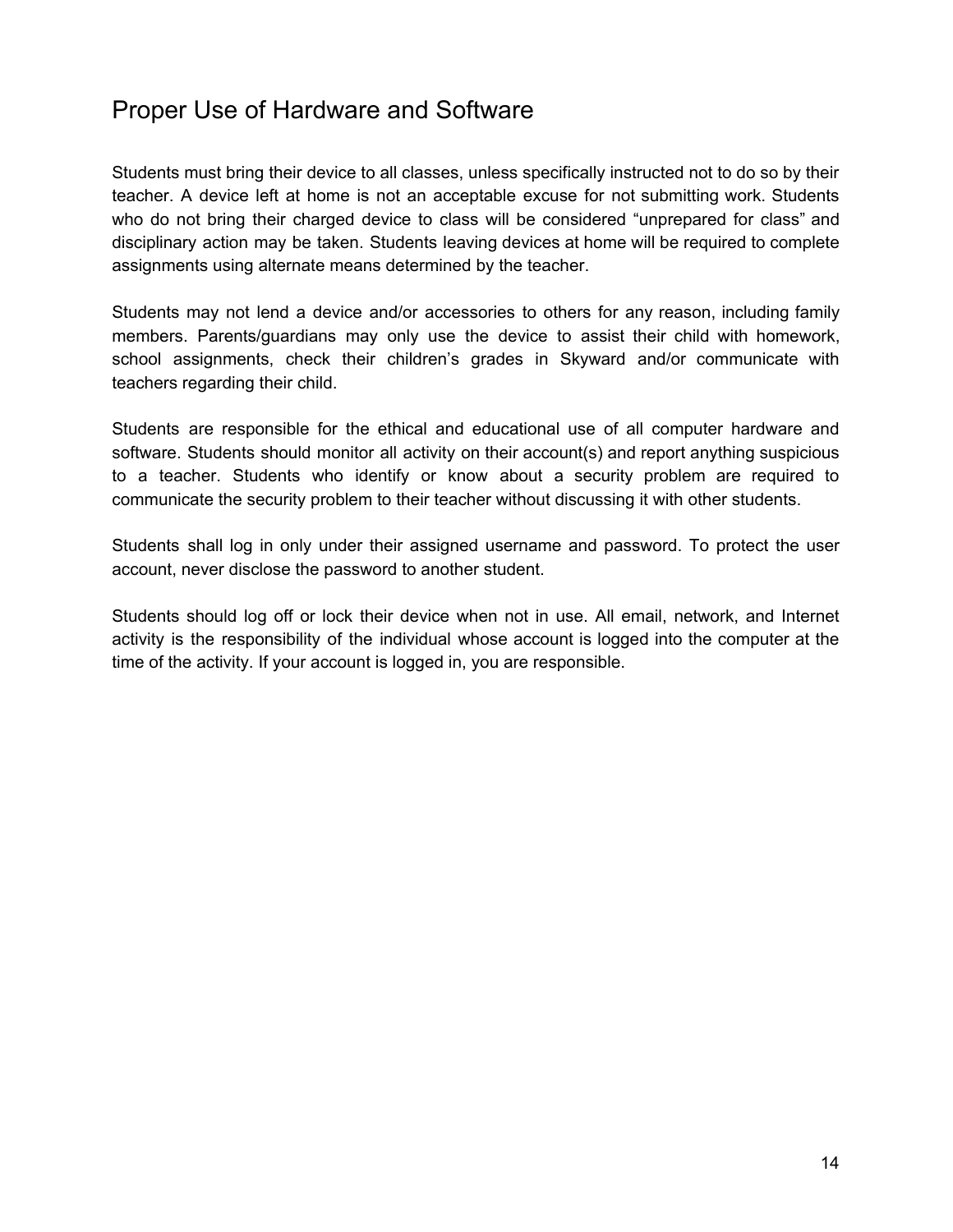# <span id="page-15-0"></span>Managing Files and Saving Work

Students are responsible for maintaining and backing up their files and documents. Any files saved locally to the device may be lost in the event of a hardware failure or may be removed during maintenance. At the end of the school year all student files on the local device will be deleted and permanently lost.

Student files must be stored or backed up to their Flagler Schools student Google Drive. If the student device crashes, files stored on their Google Drive will not be lost.

A lost document is not an excuse for late or missing work.

### <span id="page-15-1"></span>Digital Citizenship and Internet Safety

Students are issued an email account by the District. Email correspondence should be used for educational purposes only. All electronic communication coming from or going to the school-issued email account can and will be monitored to make sure the terms of the [Electronic](https://www.boarddocs.com/fla/flcsd/Board.nsf/goto?open=&id=9ABQDF68C5F5) Systems [Responsible](https://www.boarddocs.com/fla/flcsd/Board.nsf/goto?open=&id=9ABQDF68C5F5) Use School Board Policy are being followed.

While digital communication serves as a tool for the Flagler Schools community to connect with one another, share educational resources, create and curate educational content, and enhance the classroom experience, when misused it can also inflict real harm to individuals and to the community as a whole. Digital communications etiquette is expected of all students. Using all school-provided communications accounts, sites, devices or applications (apps) including, but not limited to: discussion posts, electronic messaging, blogs, forums, interactive video conferencing, podcasts, vodcasts, online courses and online collaboration sites.

For rules and guidelines regarding personal digital devices, please refer to the **Flagler [County](http://flaglerschools.ss19.sharpschool.com/cms/One.aspx?pageId=7577456&portalId=1363814&objectId.169531=11772796&contextId.169531=7577457&parentId.169531=7577458)** Schools Student Code of [Conduct.](http://flaglerschools.ss19.sharpschool.com/cms/One.aspx?pageId=7577456&portalId=1363814&objectId.169531=11772796&contextId.169531=7577457&parentId.169531=7577458)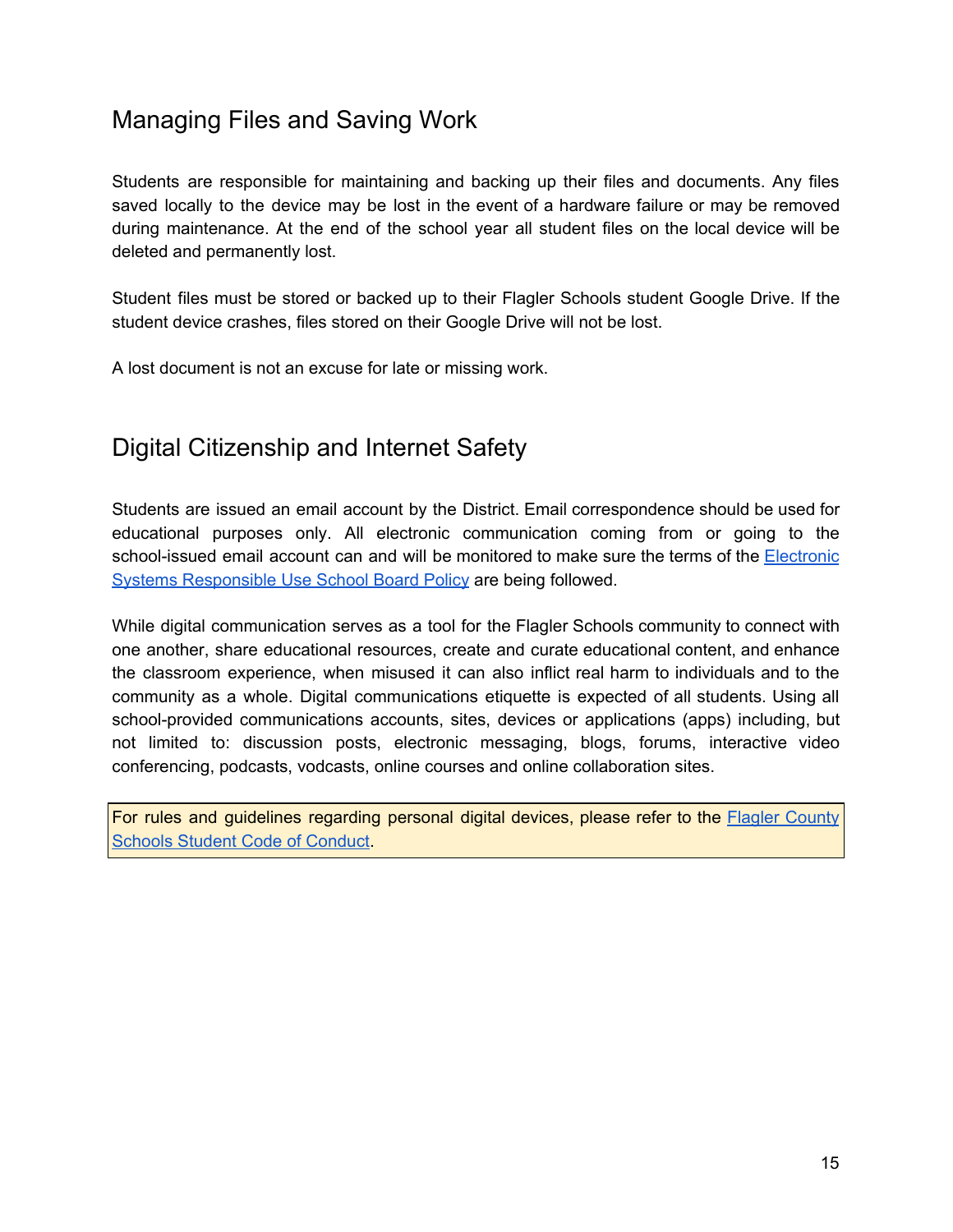#### <span id="page-16-0"></span>Students Must:

- Never read someone else's email or open their files or folders without permission.
- Immediately report any unauthorized activity on the network or Internet.
- Never use digital communication as a means of bullying. Please refer to the [School](http://www.boarddocs.com/fla/flcsd/Board.nsf/goto?open&id=9BGGT9455298) [Board](http://www.boarddocs.com/fla/flcsd/Board.nsf/goto?open&id=9BGGT9455298) Policy 511.2 and Flagler County Schools Student Code of [Conduct.](http://flaglerschools.ss19.sharpschool.com/cms/One.aspx?pageId=7577456&portalId=1363814&objectId.169531=11772796&contextId.169531=7577457&parentId.169531=7577458)
- Never use or transmit anything with racist, abusive, threatening, demeaning, slanderous, objectionable, sexually explicit, or inflammatory content.
- Protect personal information. Never give full name, addresses, phone numbers, passwords, and social security numbers for yourself and others. Use a "code name" that does not identify you personally to online viewers/organizations you do not know.
- Never arrange to meet an Internet contact in person.
- Never upload, post or send pictures of yourself.
- Avoid online sites and materials that do not support the curriculum or are otherwise inappropriate for educational use.
- Notify school staff or parent/guardian immediately if you accidentally access an inappropriate site.
- Notify a school staff or parent/guardian if they access information or messages that are inappropriate, dangerous, threatening, or make them feel uncomfortable.
- Give proper credit to original authors.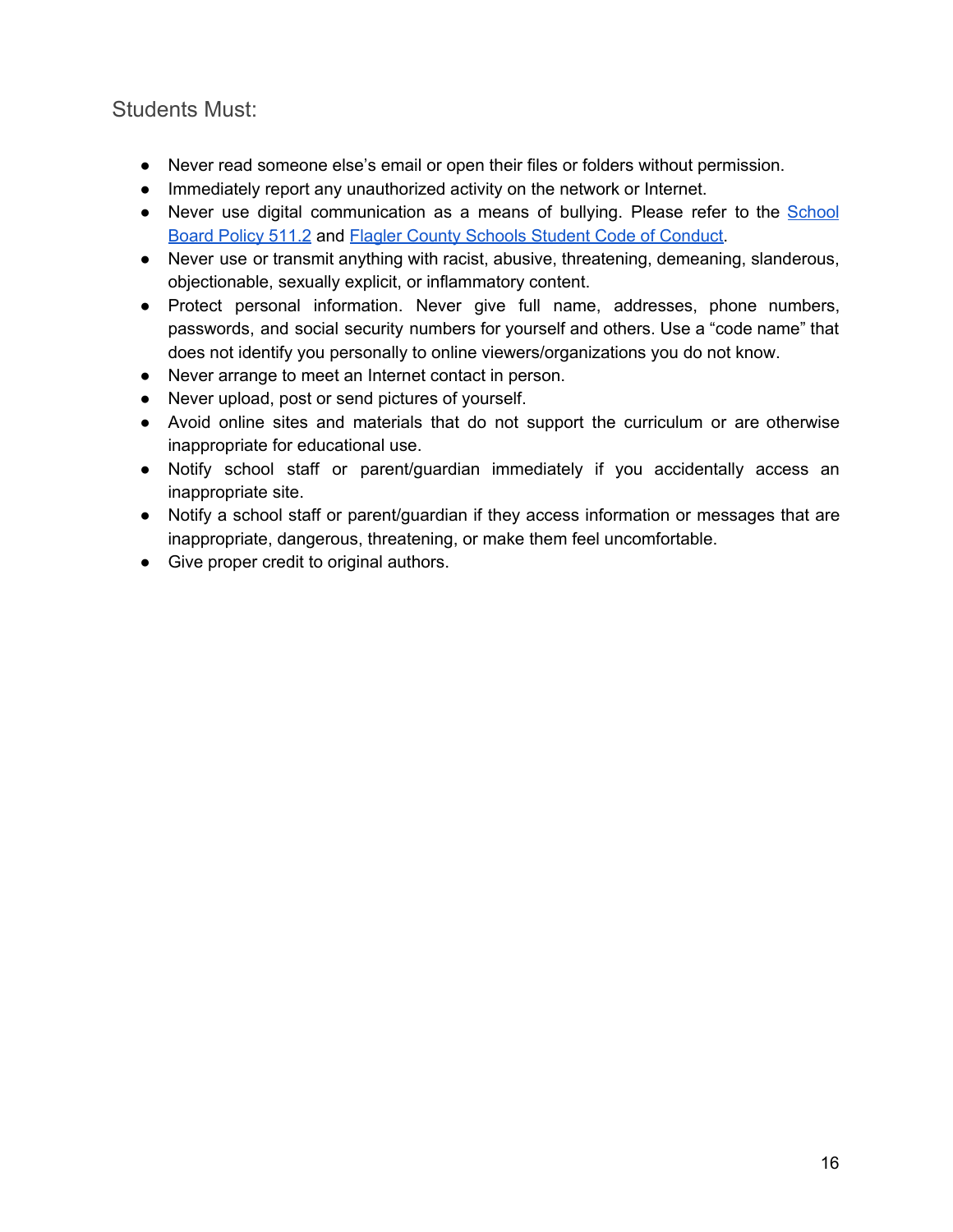# <span id="page-17-0"></span>Parent Responsibilities

# <span id="page-17-1"></span>Monitoring Student Use at Home

While the school system will provide Internet content filtering, there is no substitute for parental supervision when using a device to access the Internet. Ensure you and your child understand and adhere to the policies and guidelines set forth in this Digital Learning Movement Handbook.

### <span id="page-17-2"></span>Tips for Parents

- Physically monitor student activity on the device.
- Parents are encouraged to use the District supported web filtering, monitoring, and parental control.
- Communicate with your children about digital citizenship and set computer limits.
- Parents are encouraged to develop a family media use plan.
- Recommend parents apply the three C's when choosing children's media pay attention to the content, context, and child.

# <span id="page-17-3"></span>Additional Sources of Internet Safety Information:

- FBI Parent's Guide to Online Safety: https://www2.fbi.gov/publications/pquide/pquidee.htm
- Internet Safety: [http://www.isafe.org](http://www.isafe.org/)
- NetSmartz: [https://www.netsmartz.org](https://www.netsmartz.org/)
- Common Sense Media: <https://www.commonsensemedia.org/parent-concerns>
- Be Internet Awesome: <https://beinternetawesome.withgoogle.com/en/>
- The American Academy of Pediatrics: [https://www.aap.org](http://pediatrics.aappublications.org/content/138/5/e20162593)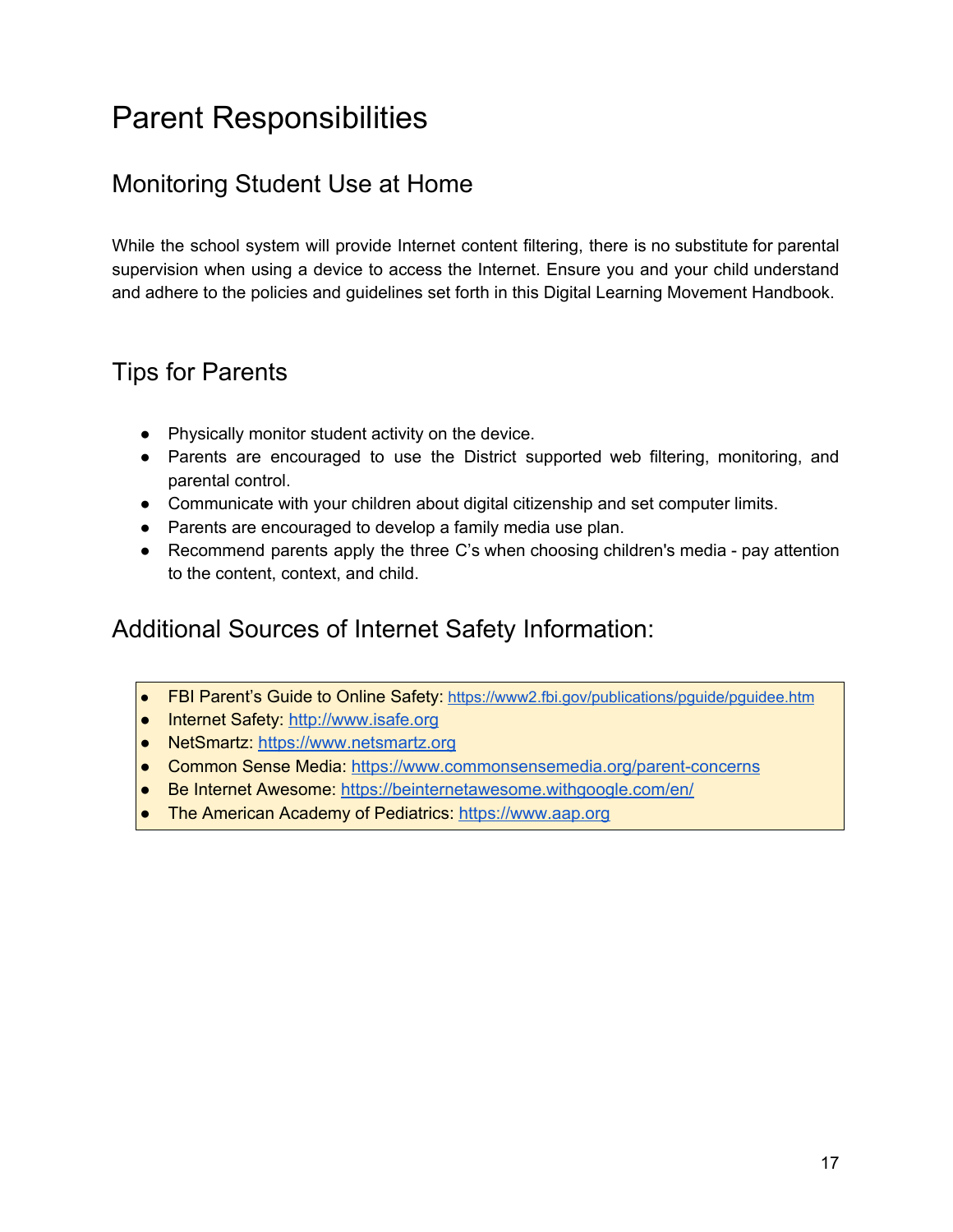# <span id="page-18-0"></span>Misuse, Damage, Loss or Theft

### <span id="page-18-1"></span>Misuse includes, but is not limited to the following:

- Keeping food and/or drink close to the device
- Accessing online sites or materials that do not support the curriculum or are inappropriate for school purposes
- Downloading inappropriate materials, viruses, or software (i.e. Torrents, VPN)
- Using or possessing hacking and file-sharing software; including keystroke loggers, batch files or applications used to bypass device or network security
- Using any form of hacking to attempt to gain administrative access to the device
- Gaining unauthorized access anywhere on the network including attempting to log onto the Internet, network, servers, routers, switches, printers, or firewall as a system administrator
- Using the device or network for financial gain, advertising, or political influence
- Causing network congestion or interfering with the work of others, including sending chain emails or broadcast messages
- Subscribing to mailing lists, mass emails, games, or other services that cause network congestion
- Intentionally wasting finite Internet or network resources, including downloading files, streaming music, videos, or games or installing, activating, or creating programs that interfere with the performance of the network, Internet, or computer hardware
- Revealing, sharing, or posting personal information including full names, addresses, phone numbers, social security numbers, driver's license numbers, or passwords for yourself or others
- Invading or exploiting the privacy of others
- Using another person's username or password, or allowing another to access your account or device using your username or password
- Pretending to be someone else when sending or receiving messages
- Forwarding or distributing inappropriate messages
- Engaging in harassment or transmitting obscene messages, pictures, websites, or other files including racist, terrorist, abusive, sexually explicit, vulgar, threatening, stalking, demeaning, slanderous, or any other inflammatory content
- Utilizing sites to sell or purchase written papers, book reports, and other student work, or to commit any act of plagiarism
- Using unauthorized technology to gain advantage on assessments by providing or receiving information not allowed by the instructor or that is unavailable to other students
- Assisting, observing or joining any unauthorized activity using your device, network, or Internet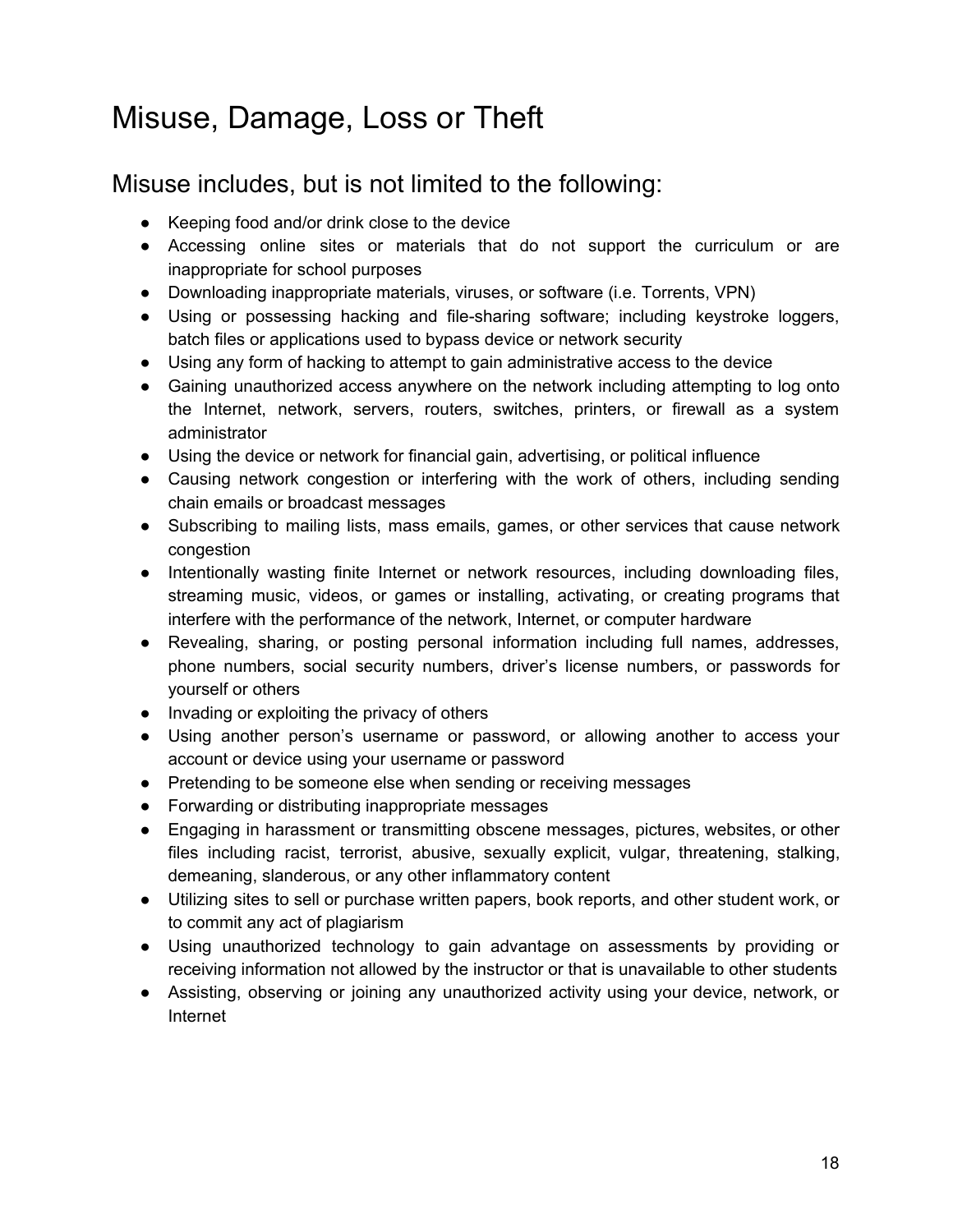- Accessing or attempting to access Internet sites not approved by district/teacher which may include non-educational chat rooms, instant messaging, or social networking sites that could distract from engagement in academic and school-related pursuits
- Attempting to disable or circumvent Flagler County Public Schools' Internet content filter and firewall, or attempting to use proxies to access sites that would otherwise be restricted
- Falsifying permission or identification information
- Copying or modifying files, data, or passwords belonging to others, or using technology to circumvent doing your own work for your courses
- Knowingly placing a computer virus on a computer or network
- Altering data or the configuration of a computer or the files of another user
- Presence of images of guns, weapons, pornographic materials, inappropriate language, alcohol, drugs, or gang-related symbols
- Bullying in any form, which may include efforts to harass, threaten, torment, embarrass or intimidate students or school staff through the use of a computer.
- Leaving the device unattended in or outside of school in an unsecured locations (examples include, but are not limited to: hallways, outdoors, unsecured locker, unlocked or visible in a car, restaurant, classroom, restroom, friend's house, etc.)
- Using the network for illegal or inappropriate activities, including copyright violations or piracy

# <span id="page-19-0"></span>Damage includes, but is not limited to the following:

- Damage caused by keeping food and/or drink close to the device
- Damage caused by liquid or foreign objects
- Damage caused by heat exposure from being left outside or in a car
- Vandalizing or tampering with hardware equipment, files, software, system performance, or other network equipment
- Attempting to repair, remove or install computer hardware or software
- Opening the device to access internal parts
- Damage caused by knowingly placing a computer virus on a computer or network
- Removing BPI sticker
- Writing, drawing, painting, defacing, placing stickers or labels on school-owned devices or accessories and causing other intentional damage
- Damage caused by dropping, impact or mishandling
- Exposed wires on charging cables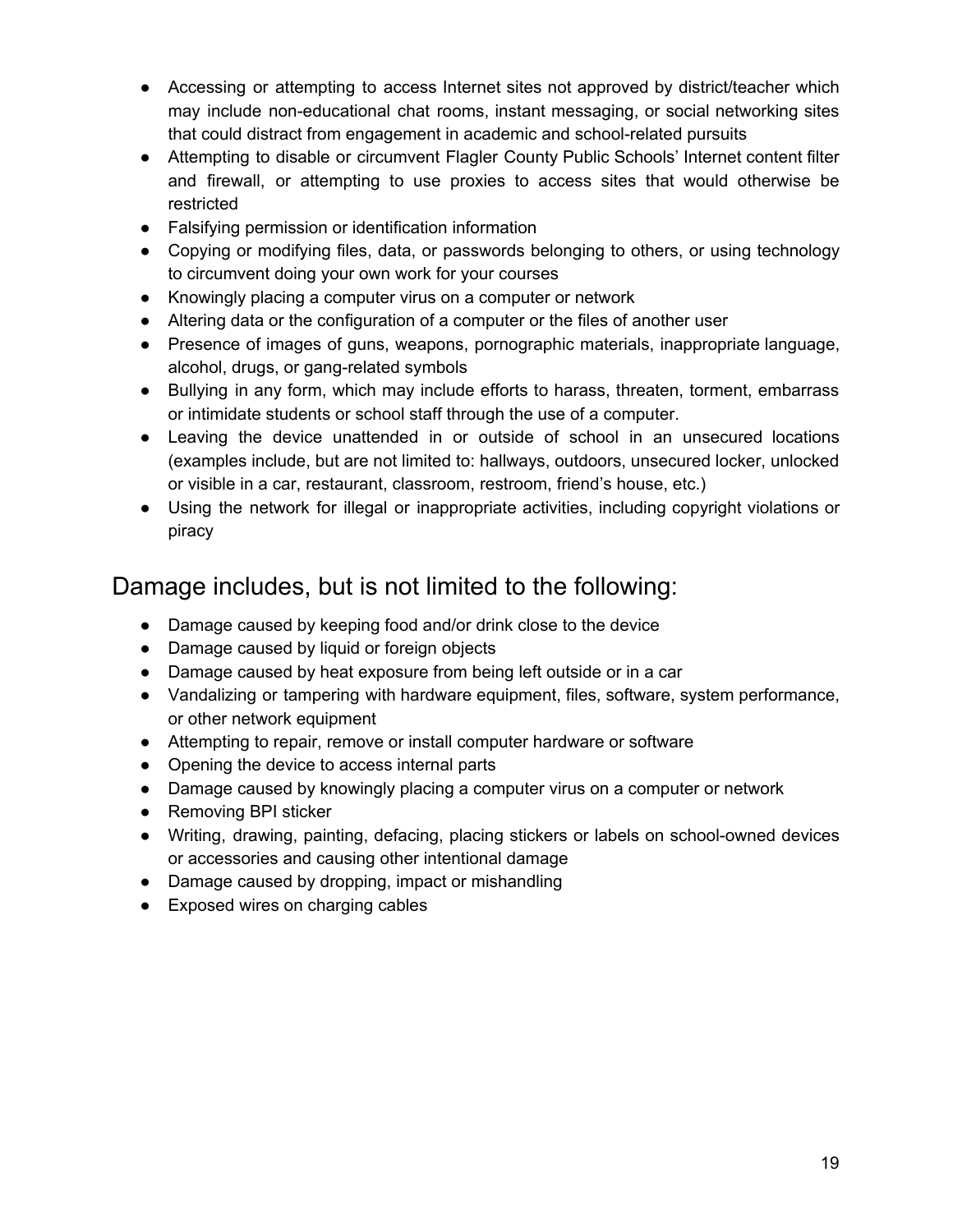<span id="page-20-0"></span>If a device and/or accessory is damaged, the next action/step:

• Damaged devices and/or accessories shall be brought to the school Technology Support Specialist for assessment and photo documentation.

# <span id="page-20-1"></span>Loss due to negligence includes, but is not limited to the following:

- Misplacing the device and/or accessories
- Leaving the device and/or accessories unattended in or outside of school
- Loss by another person you lent the device to

<span id="page-20-2"></span>If a device and/or accessory is lost, the next action/step:

- Notify the Dean's Office or Administration at the student's school.
- After an investigation, it will be determined if the loss is due to negligence or if the device was stolen.

# <span id="page-20-3"></span>Stolen includes, but is not limited to the following:

- Leaving the device and/or accessories in a secured location and the device and/or accessory is stolen.
- Device and/or accessory is stolen directly from the student's person.

<span id="page-20-4"></span>If a device and/or accessory is stolen, the action/step:

<span id="page-20-5"></span>Off campus

- In the event of your device being stolen outside of school, a police report must be filed within 24 hours to the local law enforcement agency where the incident occurred.
- Once a stolen property report has been filed, you will be given a case number.
- You will need to inform your school of the theft on the next school day. The case number will be needed when reporting theft to the Dean's Office or Administration at the student's school.

#### <span id="page-20-6"></span>On campus

- In the event of your device being stolen on campus, notify the Dean's Office or Administration immediately. (If an incident occurs on campus after regular school hours, such as a sporting event, report within 24 hours or on next school day).
- A stolen property report must be filed with the SRD and you will be given a case number.
- After an investigation, it will be determined if the loss is due to negligence or if the device was stolen.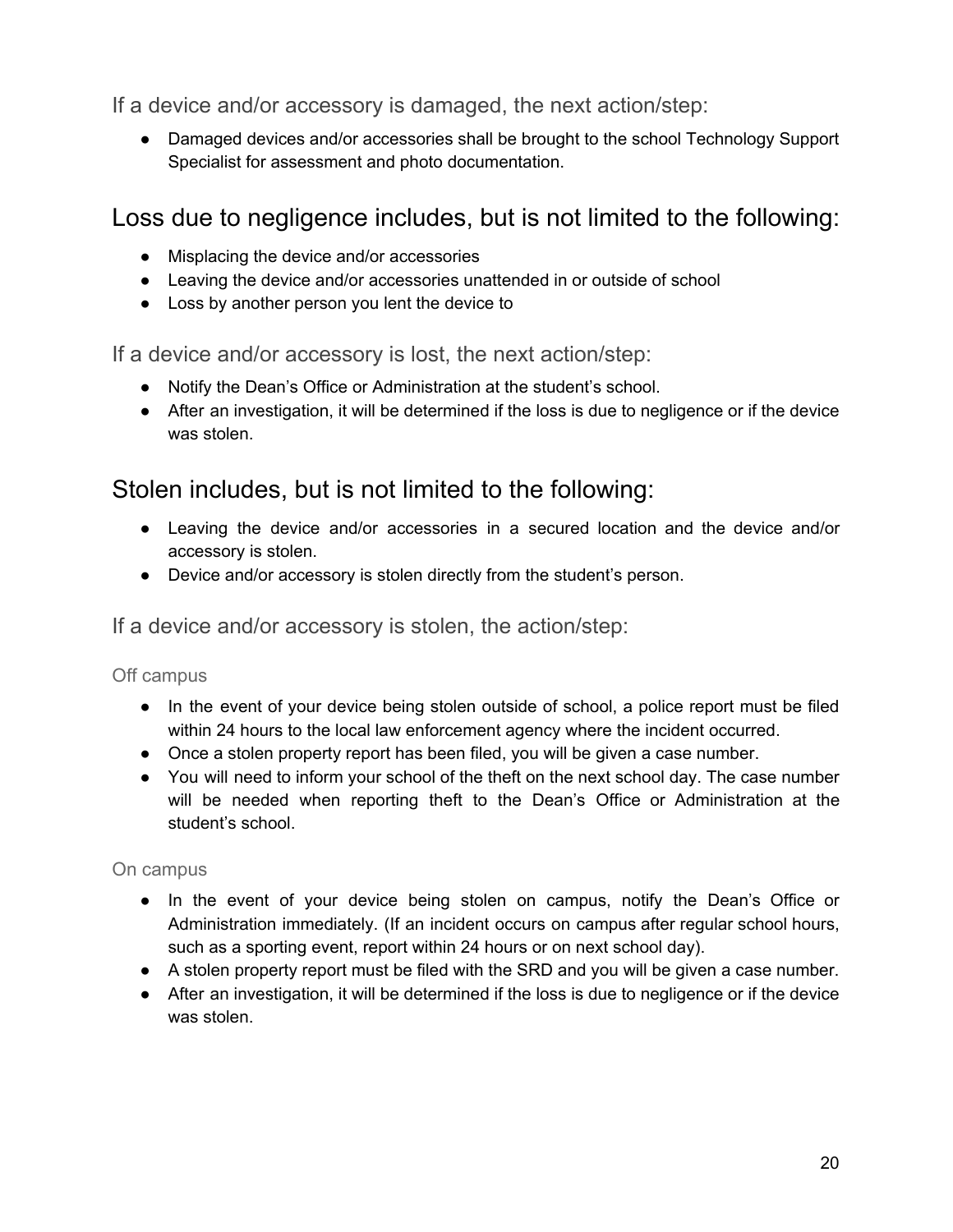### <span id="page-21-0"></span>**Consequences**

The right to use a Digital Learning Movement device at home is a privilege. Consequences for non-compliance with the policies and procedures in these documents include disciplinary actions and financial responsibilities. Any failure to comply may immediately end the student's right to bring the device home. The student will also be subject to disciplinary action as set out in the Flagler County Public Schools Student Code of [Conduct](http://flaglerschools.ss19.sharpschool.com/cms/One.aspx?pageId=7577456&portalId=1363814&objectId.169531=11772796&contextId.169531=7577457&parentId.169531=7577458). The school committee will have authority to decide appropriate consequences regarding non-compliance.

Students are expected to take all reasonable care to protect the equipment from loss, theft, and/or damage. In the event the equipment is lost, damaged, destroyed or stolen, the student and or parent shall be liable to the Flagler County Public Schools for the required fee. See the Technology Repair and Replacement Fee Schedule.

#### <span id="page-21-1"></span>Damage Consequences:

- If it is determined the damage to the device and/or accessory is intentional/deliberate, the parent/guardian/student will be responsible for the actual cost of repair or replacement.
- If it is determined the damage to the device and/or accessory is accidental, the parent/guardian/student will be responsible for the associated fine.
- The student may lose the privilege of using a device or become a day user.
- The student may also receive disciplinary action by school administration as per Schools Discipline Matrix.

#### <span id="page-21-2"></span>First Damage Incident (Annually)

- Fine amount detailed in the [Student Technology Fine & Repair and Replacement Fee Schedule.](https://docs.google.com/document/d/17OwE4mIE8OOUzNIEjn54RU-kocUaKs00a3P_Jop-Ji4/edit?usp=sharing)
- The student may also receive disciplinary action by school administration as per Schools Discipline Matrix.

#### <span id="page-21-3"></span>Second Damage Incident (Annually)

- Fine amount detailed in the [Student Technology Fine & Repair and Replacement Fee Schedule.](https://docs.google.com/document/d/17OwE4mIE8OOUzNIEjn54RU-kocUaKs00a3P_Jop-Ji4/edit?usp=sharing)
- The student may also receive disciplinary action by school administration as per Schools Discipline Matrix.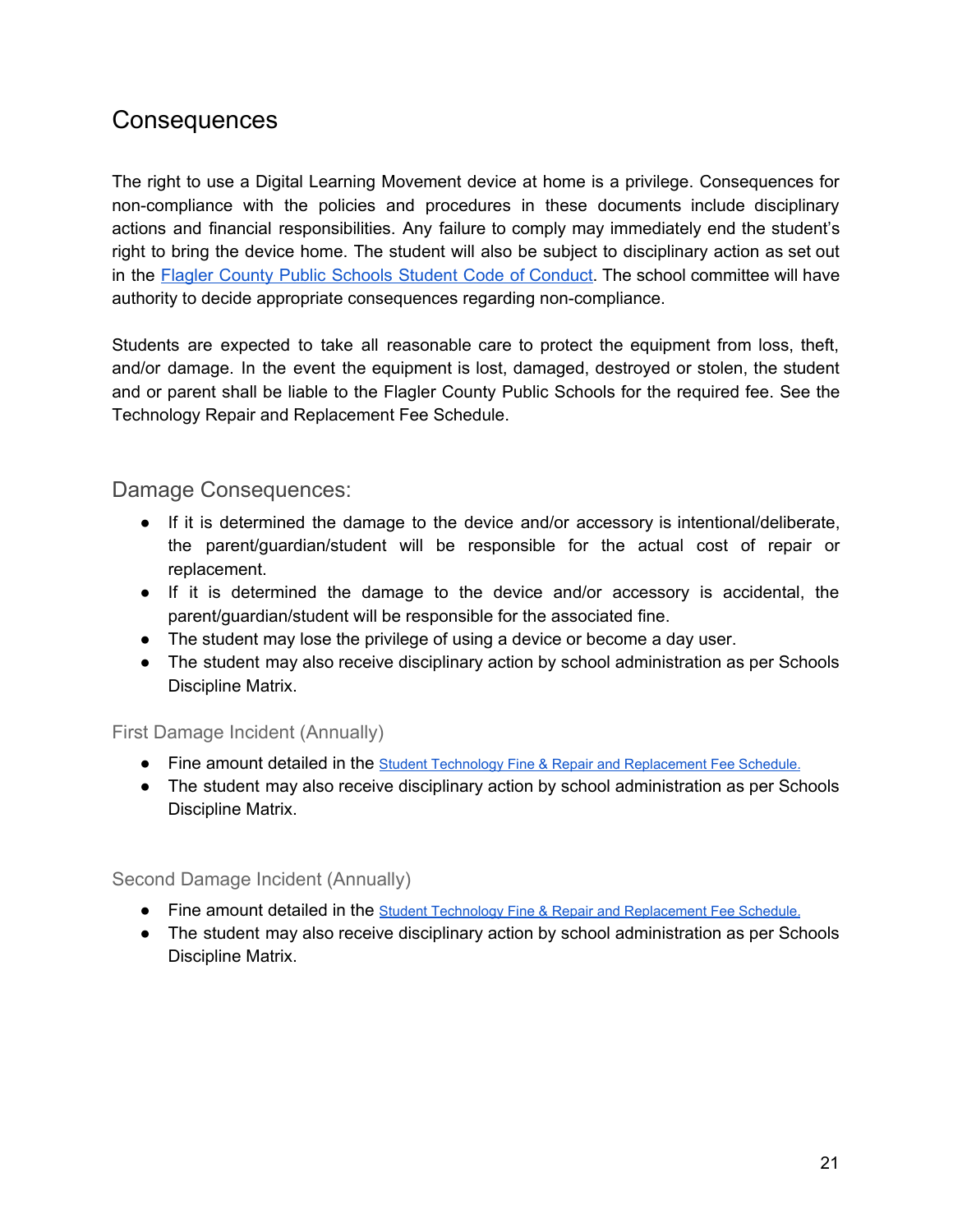<span id="page-22-0"></span>Third Damage Incident (Annually)

- Full reimbursement for all repair parts or price of entire device, whichever is less, and . .
- The student may also receive disciplinary action by school administration as per Schools Discipline Matrix.
- The student automatically becomes a "Day User"

<span id="page-22-1"></span>Loss Consequences:

- After an investigation, the parent/guardian/student will be responsible for the replacement cost of the device and/or accessory.
- The student may lose the privilege of using a device or become a day user.
- The student may also receive disciplinary action by school administration as per Schools Discipline Matrix.

<span id="page-22-2"></span>Stolen Consequences:

- After an investigation, it will be determined who is responsible for the associated fine or replacement cost.
- The student may lose the privilege of using a device or become a day user.
- The student may also receive disciplinary action by school administration as per Schools Discipline Matrix.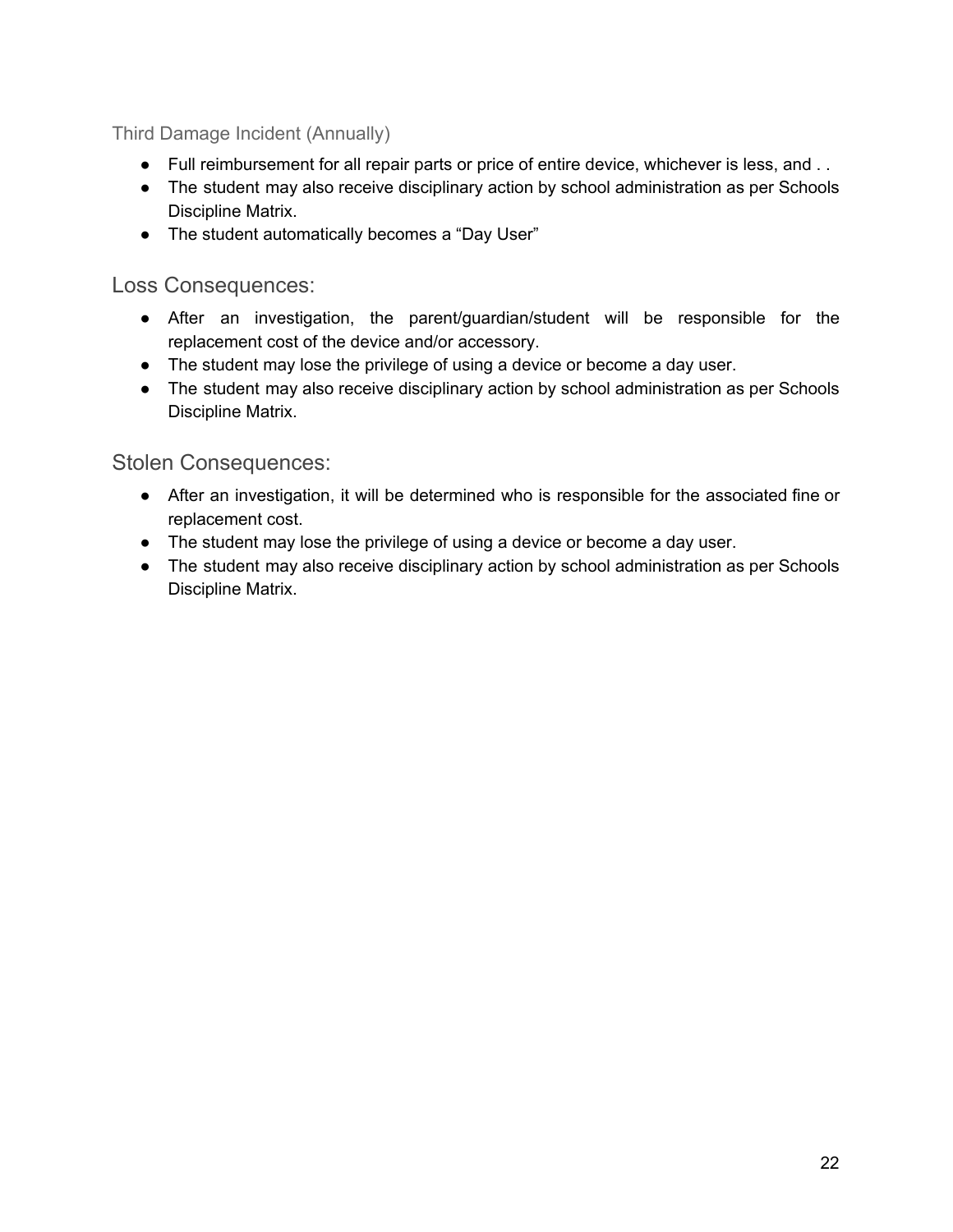# <span id="page-23-0"></span>**Glossary**

Please note, this guide does not include every term included in the Digital Learning Handbook.

| <b>Term</b>                  | <b>Definition</b>                                                                                                                                                                                                                      | <b>Examples</b>                                                                                     |
|------------------------------|----------------------------------------------------------------------------------------------------------------------------------------------------------------------------------------------------------------------------------------|-----------------------------------------------------------------------------------------------------|
| <b>Accessory</b>             | Equipment that supports other equipment.                                                                                                                                                                                               | laptop sleeves, cables,<br>chargers, iPad<br>cases/covers                                           |
| <b>Damaged</b>               | injury or harm that reduces value or usefulness                                                                                                                                                                                        |                                                                                                     |
| Day User                     | A student that is only allowed to use an<br>electronic device while on campus.                                                                                                                                                         |                                                                                                     |
| <b>Day User Fined (DUF)</b>  | It's a Day User classification that is issued to a<br>student that has excessive technology damages<br>or fines or classification granted by the schools<br>administration.                                                            |                                                                                                     |
| <b>Digital Communication</b> | electronic transmission of information that has<br>been encoded digitally                                                                                                                                                              | Texting, video<br>conferencing, chat<br>rooms, social media &<br>email.                             |
| <b>Discussion Post</b>       | a forum, or message board, where people can<br>hold conversations in the form of posted<br>messages. They differ from chat rooms in that<br>messages are often longer than one line of text,<br>and are at least temporarily archived. |                                                                                                     |
| <b>Electronic Messaging</b>  | Any kind of digital communication over the<br>Internet that offers a real-time transmission of<br>text, images and/or video.                                                                                                           | iMessage, Facetime,<br>Facebook Messenger,<br>Hangouts, Snapchat,<br>WhatsApp, Signal,<br>Telegram, |
| <b>Fine</b>                  | Monies owed for repair or replacement cost                                                                                                                                                                                             |                                                                                                     |
| Loss                         | Device or accessory is no longer in your<br>possession                                                                                                                                                                                 |                                                                                                     |
| <b>Misuse</b>                | to use wrongly or improperly; misapply                                                                                                                                                                                                 |                                                                                                     |
| <b>Stolen</b>                | to take a device (the property of another or<br>others) without permission or right, esp. secretly<br>or by force.                                                                                                                     |                                                                                                     |